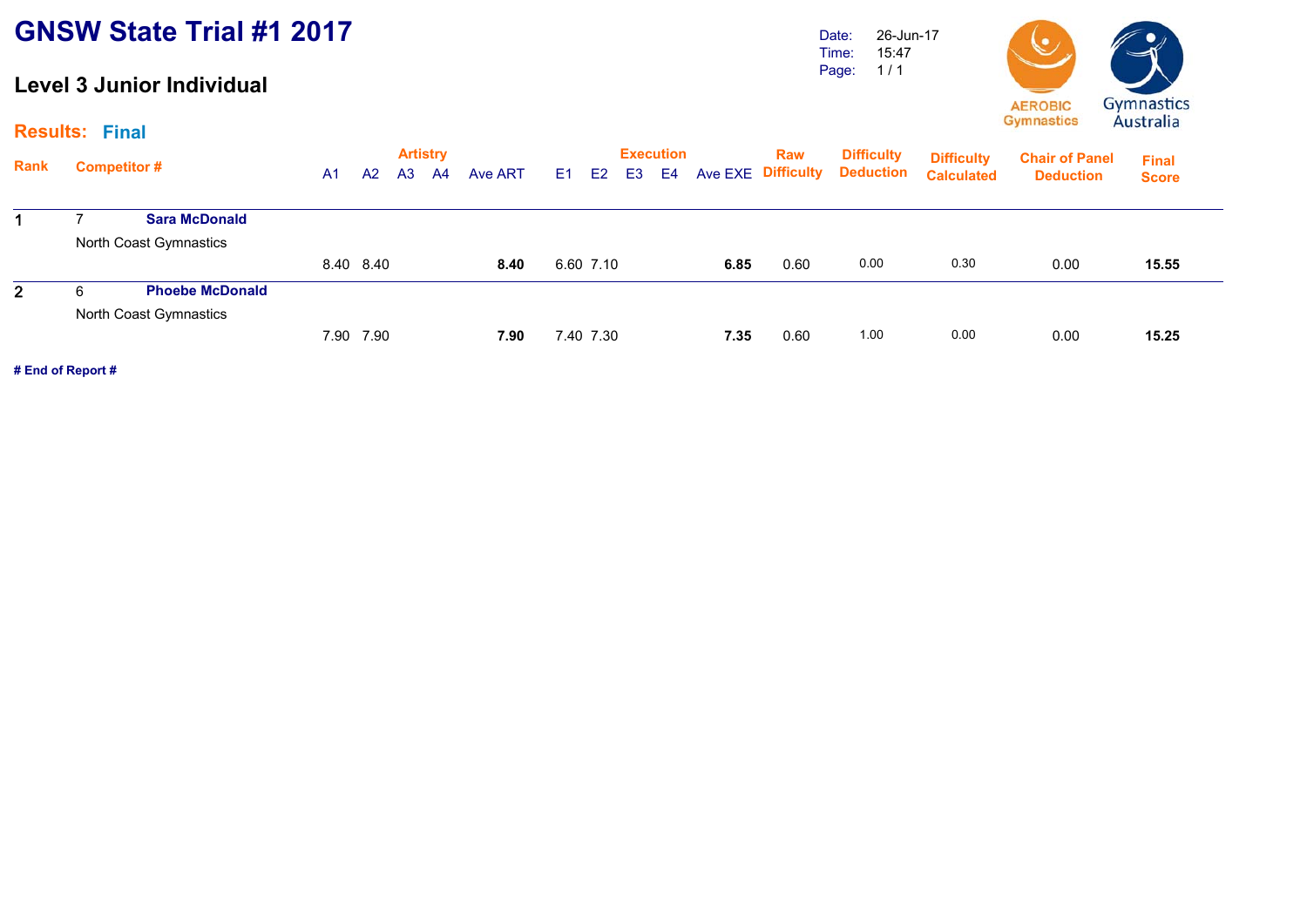#### **Level 3 Intermediate Individual**

Date: Time: Page: 26-Jun-17 15:47 1 / 1



|              | <b>Results: Final</b>       |                |           |                |                       |         |      |                |                |                        |      |                                  |                                       |                                        |                                           | 1143114114                   |
|--------------|-----------------------------|----------------|-----------|----------------|-----------------------|---------|------|----------------|----------------|------------------------|------|----------------------------------|---------------------------------------|----------------------------------------|-------------------------------------------|------------------------------|
| <b>Rank</b>  | <b>Competitor#</b>          | A <sub>1</sub> | A2        | A <sub>3</sub> | <b>Artistry</b><br>A4 | Ave ART | E1 = | E <sub>2</sub> | E <sub>3</sub> | <b>Execution</b><br>E4 |      | <b>Raw</b><br>Ave EXE Difficulty | <b>Difficulty</b><br><b>Deduction</b> | <b>Difficulty</b><br><b>Calculated</b> | <b>Chair of Panel</b><br><b>Deduction</b> | <b>Final</b><br><b>Score</b> |
| 1            | <b>Lauren McDonald</b><br>8 |                |           |                |                       |         |      |                |                |                        |      |                                  |                                       |                                        |                                           |                              |
|              | North Coast Gymnastics      |                |           |                |                       |         |      |                |                |                        |      |                                  |                                       |                                        |                                           |                              |
|              |                             |                | 7.50 7.50 |                |                       | 7.50    |      | 5.70 5.00      |                |                        | 5.35 | 0.50                             | 0.00                                  | 0.25                                   | 0.00                                      | 13.10                        |
| $\mathbf{2}$ | <b>Emma Larkin</b><br>9     |                |           |                |                       |         |      |                |                |                        |      |                                  |                                       |                                        |                                           |                              |
|              | North Coast Gymnastics      |                |           |                |                       |         |      |                |                |                        |      |                                  |                                       |                                        |                                           |                              |
|              |                             |                | 6.40 6.40 |                |                       | 6.40    |      | 5.40 5.80      |                |                        | 5.60 | 0.50                             | 0.00                                  | 0.25                                   | 1.00                                      | 11.25                        |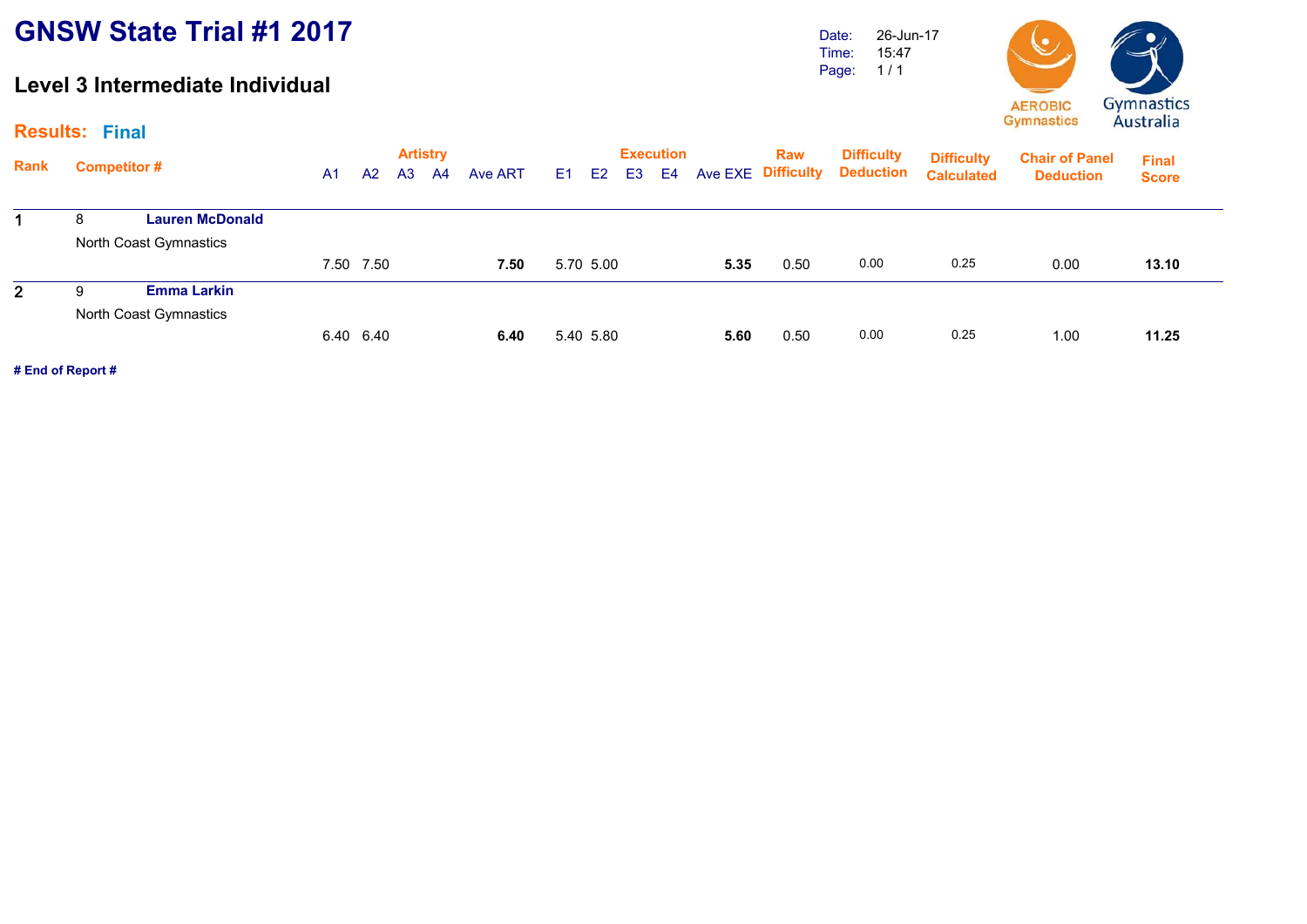#### **Level 4 Junior Individual**

Date: Time: Page: 26-Jun-17 15:48 1 / 1



#### **Results: Final**

| <b>Rank</b>    | <b>Competitor#</b> |                         | A <sub>1</sub> | A2        | <b>Artistry</b><br>A3 | A <sup>4</sup> | Ave ART | E <sub>1</sub> | E2        | E <sub>3</sub> | <b>Execution</b><br>E4 | Ave EXE | Raw<br><b>Difficulty</b> | <b>Difficulty</b><br><b>Deduction</b> | <b>Difficulty</b><br><b>Calculated</b> | <b>Chair of Panel</b><br><b>Deduction</b> | <b>Final</b><br><b>Score</b> |
|----------------|--------------------|-------------------------|----------------|-----------|-----------------------|----------------|---------|----------------|-----------|----------------|------------------------|---------|--------------------------|---------------------------------------|----------------------------------------|-------------------------------------------|------------------------------|
|                | 11                 | <b>Abi-Gail Garland</b> |                |           |                       |                |         |                |           |                |                        |         |                          |                                       |                                        |                                           |                              |
|                |                    | North Coast Gymnastics  |                |           |                       |                |         |                |           |                |                        |         |                          |                                       |                                        |                                           |                              |
|                |                    |                         |                | 8.00 8.00 |                       |                | 8.00    |                | 5.80 6.50 |                |                        | 6.15    | 1.30                     | 0.00                                  | 0.65                                   | 0.00                                      | 14.80                        |
| 2 <sup>1</sup> | 12                 | <b>Emily Hart</b>       |                |           |                       |                |         |                |           |                |                        |         |                          |                                       |                                        |                                           |                              |
|                |                    | North Coast Gymnastics  |                |           |                       |                |         |                |           |                |                        |         |                          |                                       |                                        |                                           |                              |
|                |                    |                         |                | 7.80 7.80 |                       |                | 7.80    |                | 6.00 6.00 |                |                        | 6.00    | 1.60                     | 0.00                                  | 0.80                                   | 0.20                                      | 14.40                        |
| 3              | 10                 | <b>Monica Bennie</b>    |                |           |                       |                |         |                |           |                |                        |         |                          |                                       |                                        |                                           |                              |
|                |                    | North Coast Gymnastics  |                |           |                       |                |         |                |           |                |                        |         |                          |                                       |                                        |                                           |                              |
|                |                    |                         |                | 6.20 6.20 |                       |                | 6.20    |                | 8.50 9.00 |                |                        | 8.75    | 0.60                     | 0.00                                  | 0.30                                   | 5.20                                      | 10.05                        |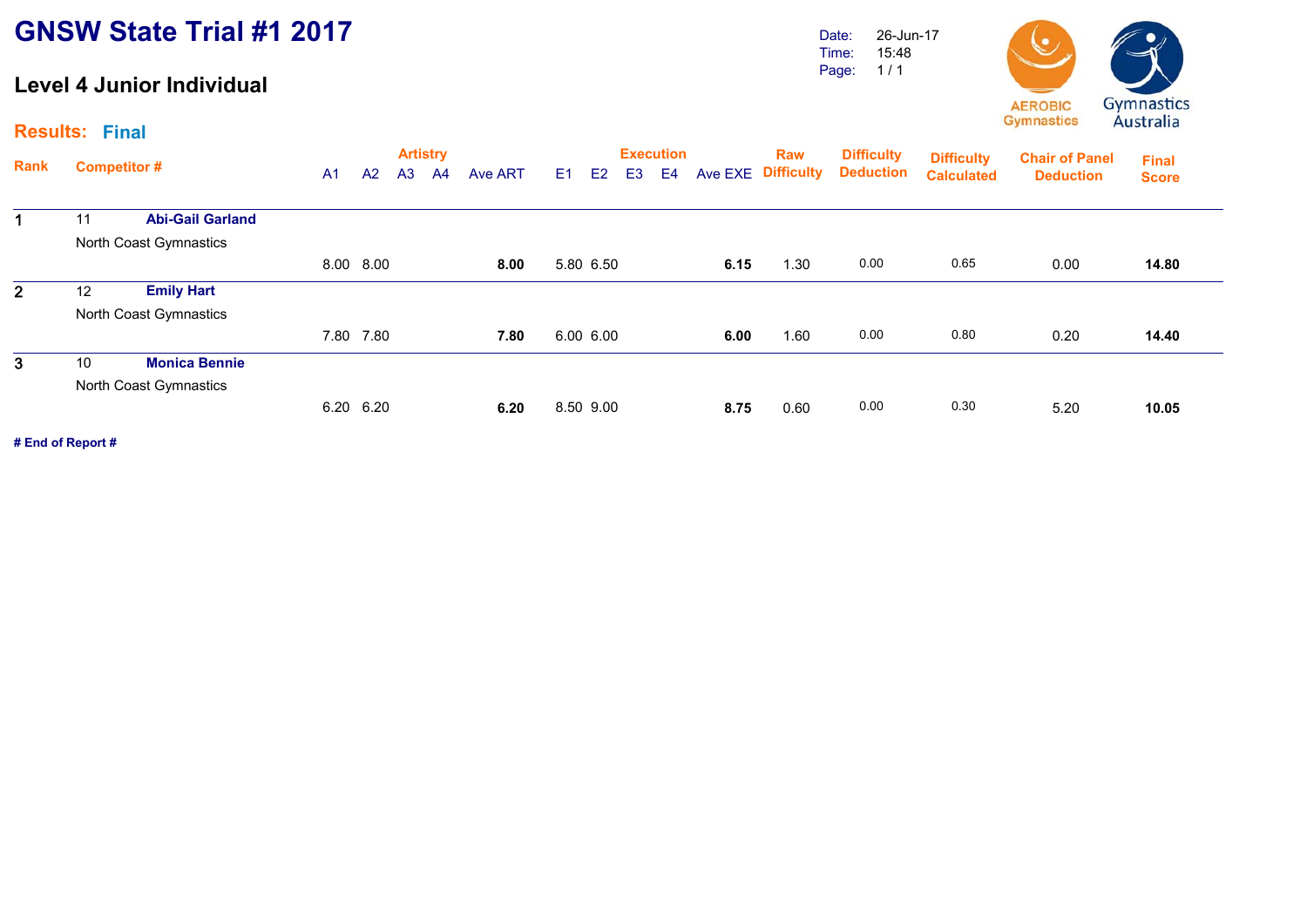### **Level 4 Junior Multiples**

Date: Time: Page: 26-Jun-17 15:43 1 / 1



#### **Results:Final**

|      | Results. Filidi     |                                             |    |           |                       |    |         |           |  |                  |      |      |                   |                                                                 |                                           |                              |  |
|------|---------------------|---------------------------------------------|----|-----------|-----------------------|----|---------|-----------|--|------------------|------|------|-------------------|-----------------------------------------------------------------|-------------------------------------------|------------------------------|--|
| Rank | <b>Competitor #</b> |                                             | A1 | <b>A2</b> | <b>Artistry</b><br>A3 | A4 | Ave ART | E1 E2 E3  |  | <b>Execution</b> |      | Raw  | <b>Difficulty</b> | <b>Difficulty</b><br>E4 Ave EXE Difficulty Deduction Calculated | <b>Chair of Panel</b><br><b>Deduction</b> | <b>Final</b><br><b>Score</b> |  |
|      |                     | Abi-Gail Garland, Emily Hart, Monica Bennie |    |           |                       |    |         |           |  |                  |      |      |                   |                                                                 |                                           |                              |  |
|      |                     | North Coast Gymnastics                      |    |           |                       |    |         |           |  |                  |      |      |                   |                                                                 |                                           |                              |  |
|      |                     |                                             |    | 7.90 7.90 |                       |    | 7.90    | 4.90 5.70 |  |                  | 5.30 | 1.20 | 0.00              | 0.60                                                            | 0.00                                      | 13.80                        |  |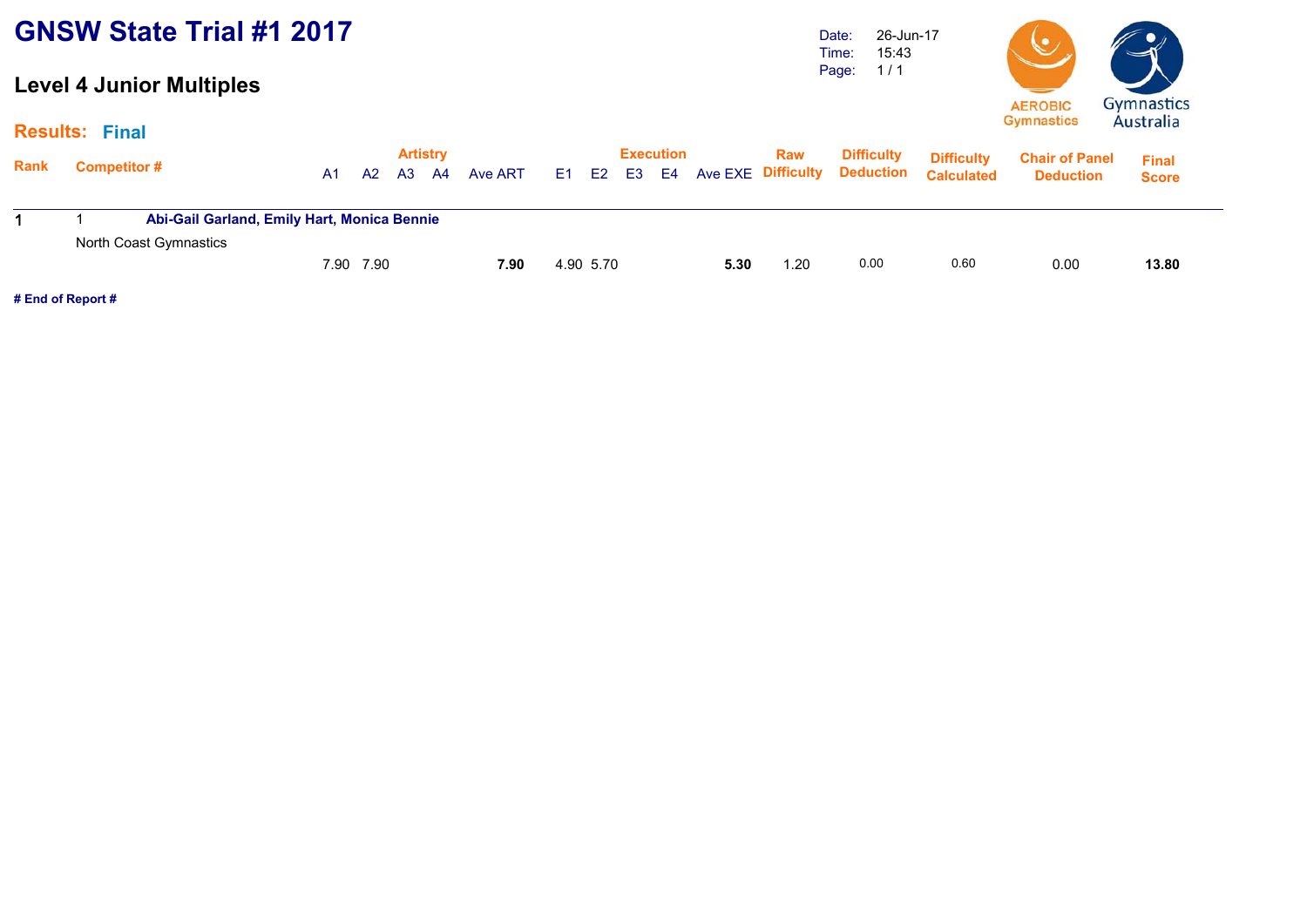#### **Level 4 Intermediate Individual**

Date: Time: Page: 26-Jun-17 15:48 1 / 1



| <b>Results:</b> | <b>Final</b>                                            |                |           |    |                       |         |           |                           |      |            |                                                          |                                        | Gymnasucs                                 | Australia                    |
|-----------------|---------------------------------------------------------|----------------|-----------|----|-----------------------|---------|-----------|---------------------------|------|------------|----------------------------------------------------------|----------------------------------------|-------------------------------------------|------------------------------|
| Rank            | <b>Competitor#</b>                                      | A <sub>1</sub> | A2        | A3 | <b>Artistry</b><br>A4 | Ave ART | E1 E2     | <b>Execution</b><br>E3 E4 |      | <b>Raw</b> | <b>Difficulty</b><br><b>Ave EXE Difficulty Deduction</b> | <b>Difficulty</b><br><b>Calculated</b> | <b>Chair of Panel</b><br><b>Deduction</b> | <b>Final</b><br><b>Score</b> |
|                 | 13<br><b>Macushla McMahon</b><br>North Coast Gymnastics |                | 8.50 8.50 |    |                       | 8.50    | 7.30 7.90 |                           | 7.60 | 1.70       | 0.00                                                     | 0.85                                   | 0.00                                      | 16.95                        |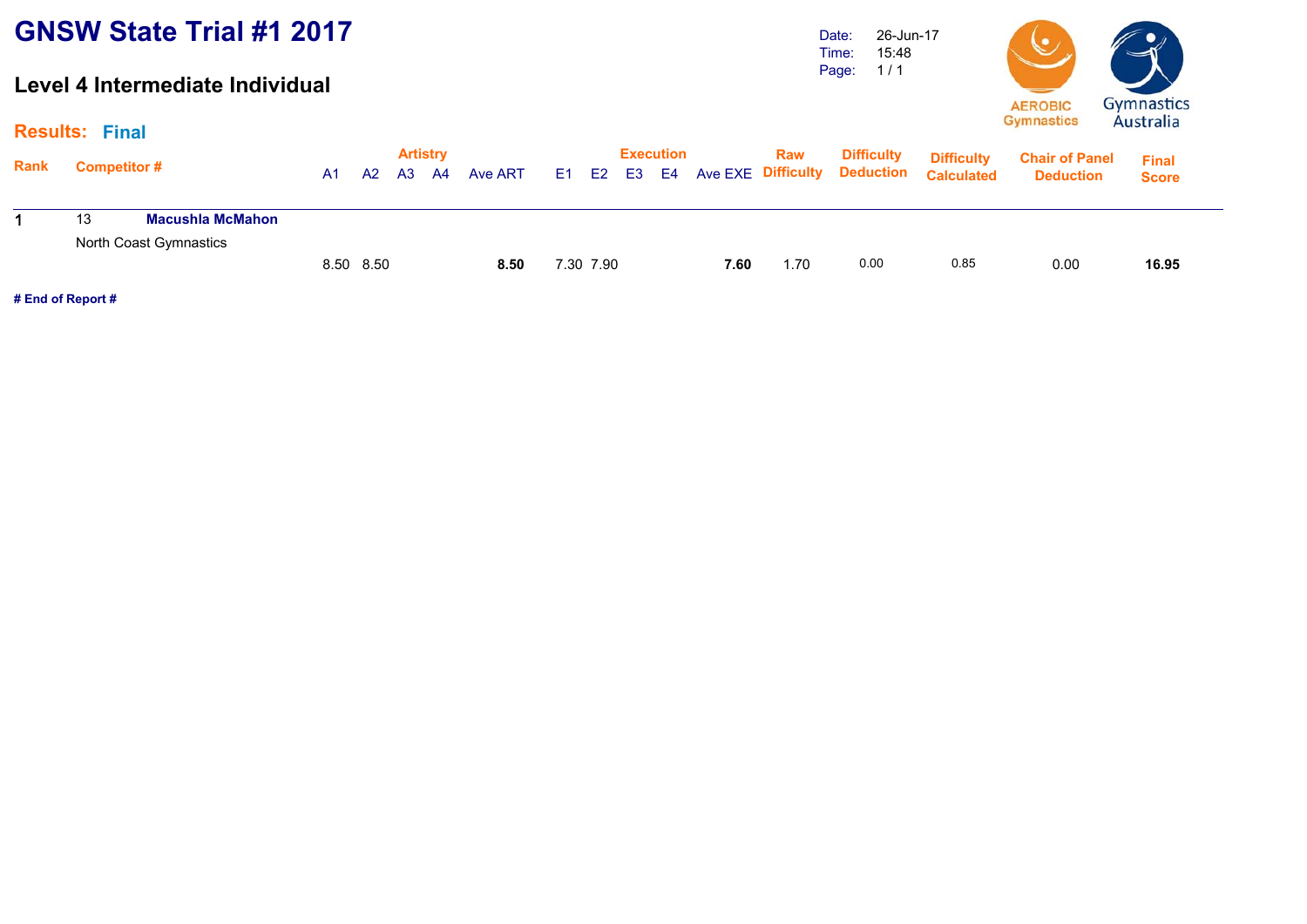#### **Level 6 Junior Individual**

Date: Time: Page: 26-Jun-17 15:52 1 / 1



|      | <b>Results: Final</b>         |                |           |    |                       |         |    |           |       |                  |      |      |                                                          |                                        | Gymnasucs                                 | Australia                    |
|------|-------------------------------|----------------|-----------|----|-----------------------|---------|----|-----------|-------|------------------|------|------|----------------------------------------------------------|----------------------------------------|-------------------------------------------|------------------------------|
| Rank | Competitor #                  | A <sub>1</sub> | A2        | A3 | <b>Artistry</b><br>A4 | Ave ART | E1 | E2        | E3 E4 | <b>Execution</b> |      | Raw  | <b>Difficulty</b><br><b>Ave EXE Difficulty Deduction</b> | <b>Difficulty</b><br><b>Calculated</b> | <b>Chair of Panel</b><br><b>Deduction</b> | <b>Final</b><br><b>Score</b> |
|      | 21a<br><b>MacKenzie Manev</b> |                |           |    |                       |         |    |           |       |                  |      |      |                                                          |                                        |                                           |                              |
|      | PLC Sydney                    |                | 8.20 8.20 |    |                       | 8.20    |    | 7.50 7.70 |       |                  | 7.60 | 2.60 | 0.00                                                     | 1.30                                   | 0.00                                      | 17.10                        |
| .    |                               |                |           |    |                       |         |    |           |       |                  |      |      |                                                          |                                        |                                           |                              |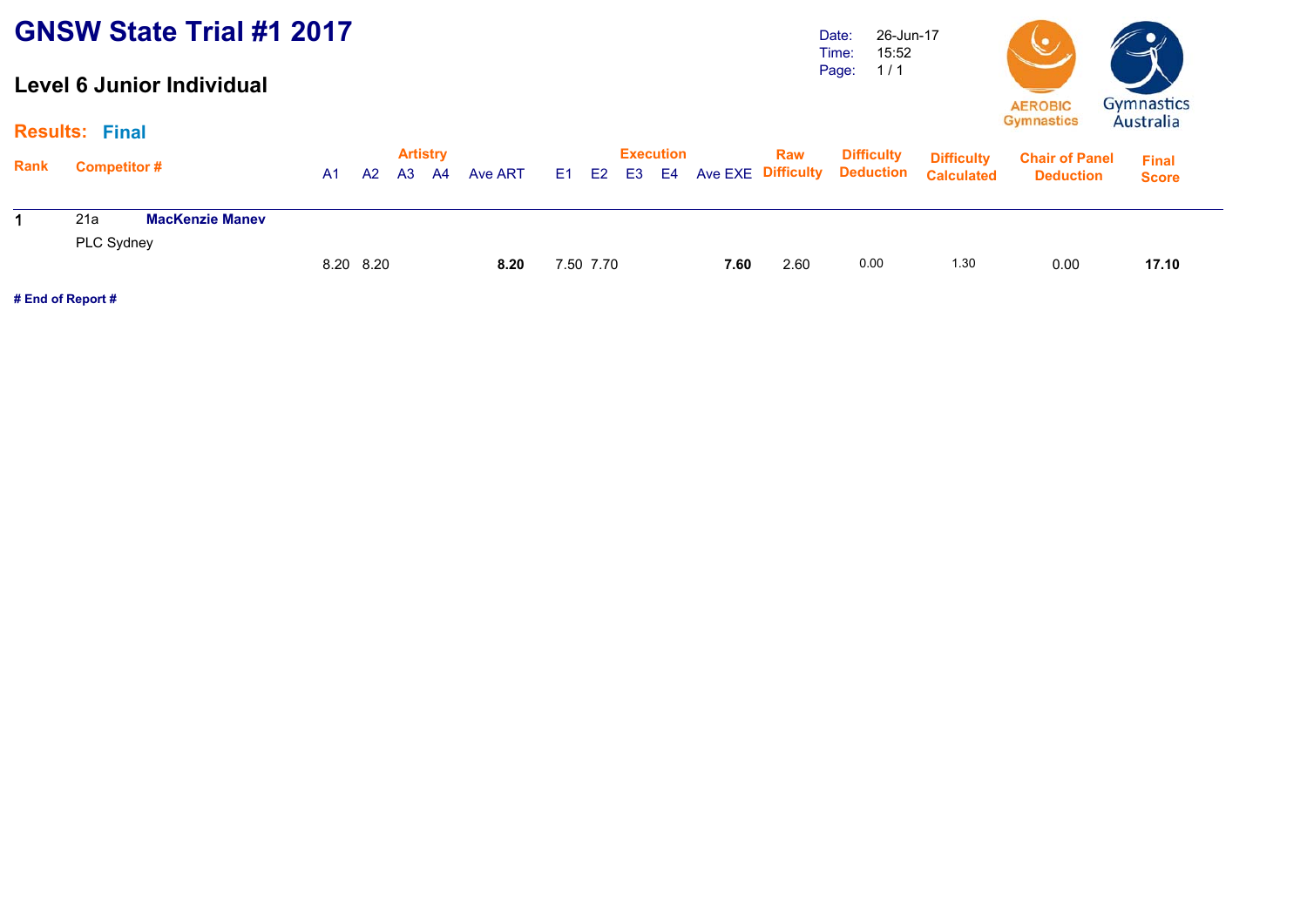#### **Level 6 Intermediate Individual**

Date: Time: Page: 26-Jun-17 15:52 1 / 1



|              | <b>Results: Final</b> |                       |    |           |    |                       |         |    |                |    |                        |                    |      |                   |                                                  |                                           | 110211                       |
|--------------|-----------------------|-----------------------|----|-----------|----|-----------------------|---------|----|----------------|----|------------------------|--------------------|------|-------------------|--------------------------------------------------|-------------------------------------------|------------------------------|
| <b>Rank</b>  | Competitor #          |                       | A1 | A2        | A3 | <b>Artistry</b><br>A4 | Ave ART | E1 | E <sub>2</sub> | E3 | <b>Execution</b><br>E4 | Ave EXE Difficulty | Raw  | <b>Difficulty</b> | <b>Difficulty</b><br><b>Deduction Calculated</b> | <b>Chair of Panel</b><br><b>Deduction</b> | <b>Final</b><br><b>Score</b> |
|              | 22                    | <b>Tessa Boardman</b> |    |           |    |                       |         |    |                |    |                        |                    |      |                   |                                                  |                                           |                              |
|              | Premier QLD           |                       |    |           |    |                       |         |    |                |    |                        |                    |      |                   |                                                  |                                           |                              |
|              |                       |                       |    | 7.90 7.90 |    |                       | 7.90    |    | 7.40 7.30      |    |                        | 7.35               | 2.60 | 0.00              | 1.30                                             | 0.00                                      | 16.55                        |
| $\mathbf{2}$ | 23                    | <b>Abby Lavin</b>     |    |           |    |                       |         |    |                |    |                        |                    |      |                   |                                                  |                                           |                              |
|              |                       | Adrenaline QLD        |    |           |    |                       |         |    |                |    |                        |                    |      |                   |                                                  |                                           |                              |
|              |                       |                       |    | 8.20 8.20 |    |                       | 8.20    |    | 7.40 7.50      |    |                        | 7.45               | 2.70 | 1.00              | 0.85                                             | 0.00                                      | 16.50                        |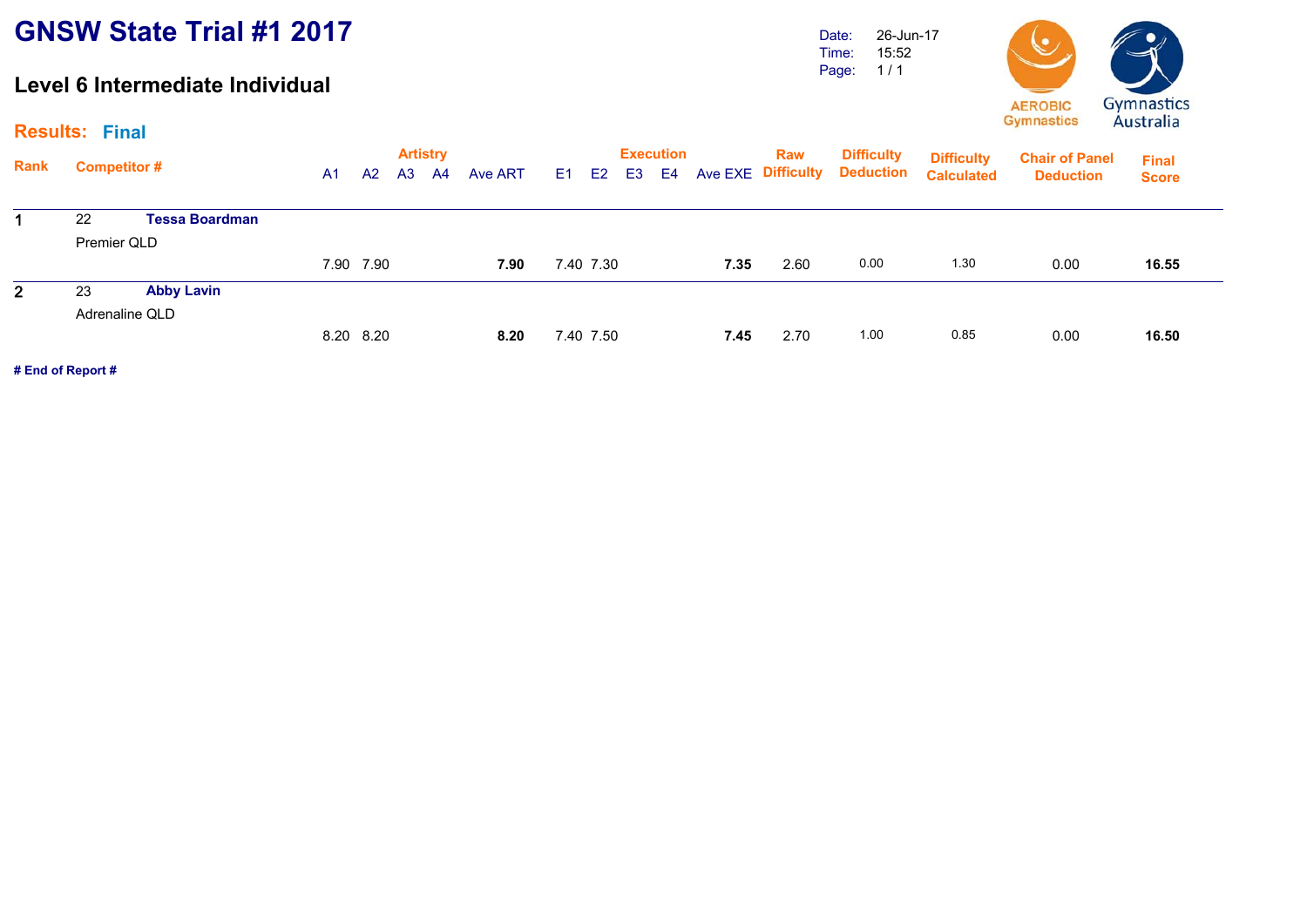# **Level 6 Intermediate Multiples**

Date: Time: Page: 26-Jun-17 15:44 1 / 1



16.00

|                   | <b>Results: Final</b> |                                      |           |    |                |                       |         |             |                  |      |            |                                                   |                                        | Gymnasucs                                 | Australia                    |
|-------------------|-----------------------|--------------------------------------|-----------|----|----------------|-----------------------|---------|-------------|------------------|------|------------|---------------------------------------------------|----------------------------------------|-------------------------------------------|------------------------------|
| <b>Rank</b>       | <b>Competitor #</b>   |                                      | A1        | A2 | A <sub>3</sub> | <b>Artistry</b><br>A4 | Ave ART | E1 E2 E3 E4 | <b>Execution</b> |      | <b>Raw</b> | <b>Difficulty</b><br>Ave EXE Difficulty Deduction | <b>Difficulty</b><br><b>Calculated</b> | <b>Chair of Panel</b><br><b>Deduction</b> | <b>Final</b><br><b>Score</b> |
|                   |                       | <b>Tessa Boardman, Alice DiBetta</b> |           |    |                |                       |         |             |                  |      |            |                                                   |                                        |                                           |                              |
|                   | Premier QLD           |                                      |           |    |                |                       |         |             |                  |      |            |                                                   |                                        |                                           |                              |
|                   |                       |                                      | 7.70 7.70 |    |                |                       | 7.70    | 6.80 7.10   |                  | 6.95 | 2.70       | 0.00                                              | 1.35                                   | 0.00                                      | 16.00                        |
| # End of Report # |                       |                                      |           |    |                |                       |         |             |                  |      |            |                                                   |                                        |                                           |                              |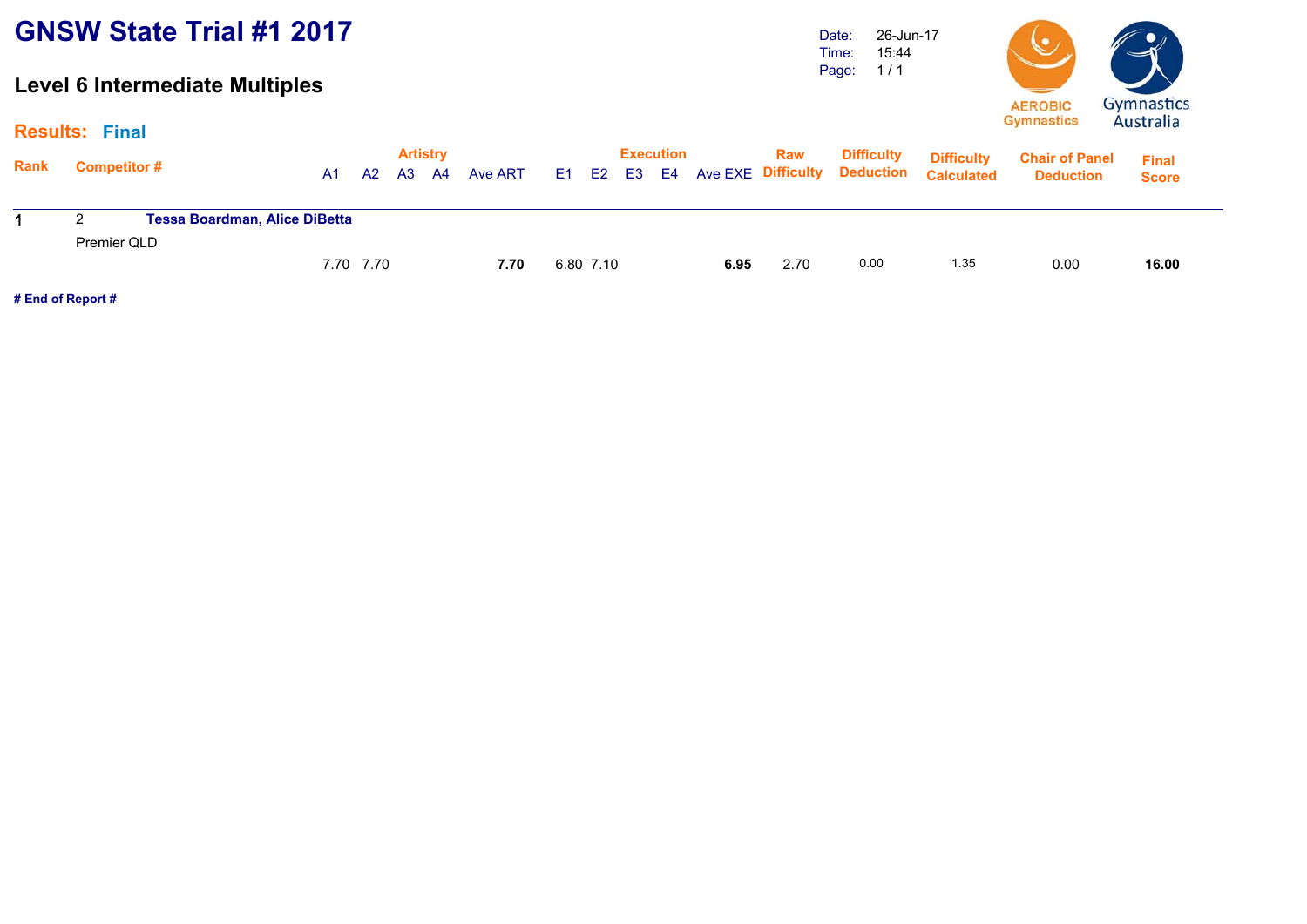#### **Level 6 Senior Individual**

Date: Time: Page: 26-Jun-17 15:52 1 / 1



|              | <b>Results: Final</b> |                     |                |           |                |                       |         |           |    |                               |      |      |                                                   |                                        |                                           | 110211                       |
|--------------|-----------------------|---------------------|----------------|-----------|----------------|-----------------------|---------|-----------|----|-------------------------------|------|------|---------------------------------------------------|----------------------------------------|-------------------------------------------|------------------------------|
| <b>Rank</b>  |                       | <b>Competitor #</b> | A <sub>1</sub> | A2        | A <sub>3</sub> | <b>Artistry</b><br>A4 | Ave ART | E1 E2     | E3 | <b>Execution</b><br><b>E4</b> |      | Raw  | <b>Difficulty</b><br>Ave EXE Difficulty Deduction | <b>Difficulty</b><br><b>Calculated</b> | <b>Chair of Panel</b><br><b>Deduction</b> | <b>Final</b><br><b>Score</b> |
|              | 24                    | <b>Shona Lynch</b>  |                |           |                |                       |         |           |    |                               |      |      |                                                   |                                        |                                           |                              |
|              |                       | Adrenaline QLD      |                |           |                |                       |         |           |    |                               |      |      |                                                   |                                        |                                           |                              |
|              |                       |                     |                | 8.00 8.00 |                |                       | 8.00    | 7.00 7.50 |    |                               | 7.25 | 2.80 | 0.00                                              | 1.40                                   | 0.00                                      | 16.65                        |
| $\mathbf{2}$ | 25                    | <b>Paris Waigh</b>  |                |           |                |                       |         |           |    |                               |      |      |                                                   |                                        |                                           |                              |
|              |                       | Adrenaline QLD      |                |           |                |                       |         |           |    |                               |      |      |                                                   |                                        |                                           |                              |
|              |                       |                     |                | 7.70 7.70 |                |                       | 7.70    | 6.60 7.10 |    |                               | 6.85 | 2.10 | 0.00                                              | 1.05                                   | 0.00                                      | 15.60                        |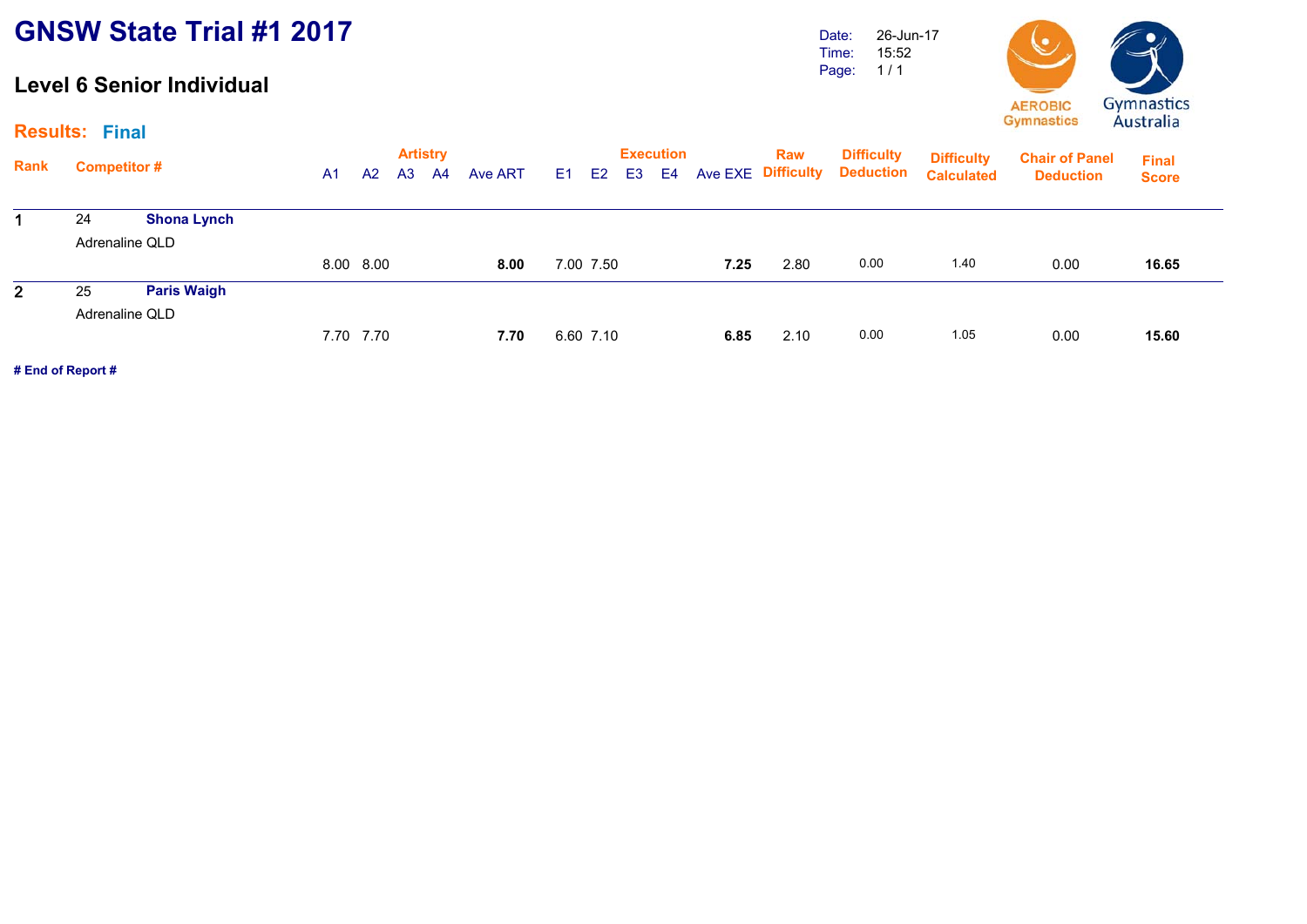#### **Level 7 Intermediate Individual**

Date: Time: Page: 26-Jun-17 15:53 1 / 1



|             | <b>Results: Final</b>                  |    |           |       |                 |         |           |                  |      |      |                                                               |                                        | Gymnastics                                | Australia                    |
|-------------|----------------------------------------|----|-----------|-------|-----------------|---------|-----------|------------------|------|------|---------------------------------------------------------------|----------------------------------------|-------------------------------------------|------------------------------|
| <b>Rank</b> | Competitor #                           | A1 | A2        | A3 A4 | <b>Artistry</b> | Ave ART |           | <b>Execution</b> |      | Raw  | <b>Difficulty</b><br>E1 E2 E3 E4 Ave EXE Difficulty Deduction | <b>Difficulty</b><br><b>Calculated</b> | <b>Chair of Panel</b><br><b>Deduction</b> | <b>Final</b><br><b>Score</b> |
|             | 26<br><b>Sarah Park</b><br>Premier QLD |    | 7.90 7.90 |       |                 |         | 7.10 7.00 |                  |      | 3.70 | 0.00                                                          | 1.85                                   | 0.20                                      |                              |
|             |                                        |    |           |       |                 | 7.90    |           |                  | 7.05 |      |                                                               |                                        |                                           | 16.60                        |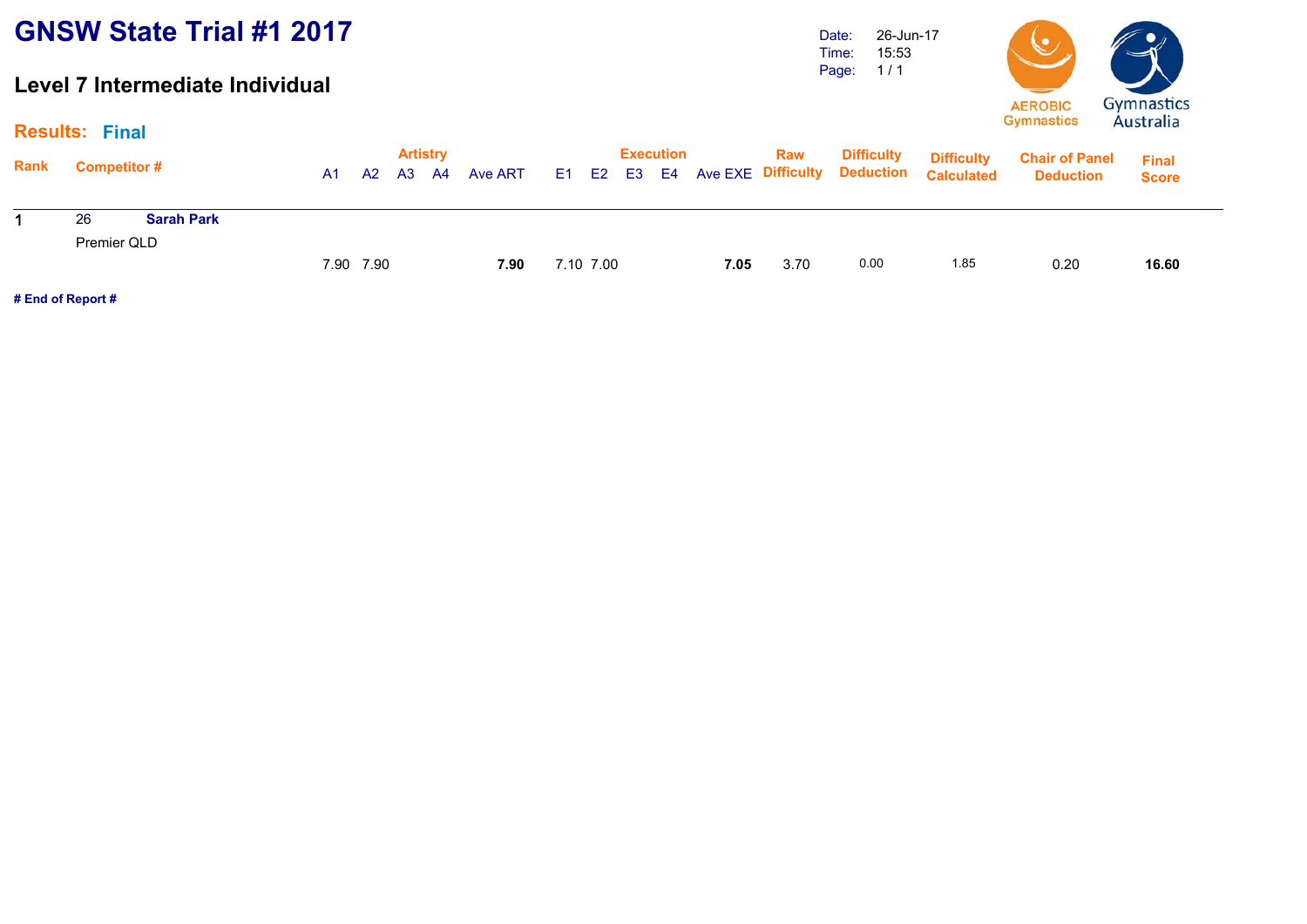#### **Level 7 Senior Individial**

Date: Time: Page: 26-Jun-17 15:54 1 / 1



|                | <b>Results: Final</b> |                          |                |                |                |                       |         |     |                |                |                        |         |                                 |                                       |                                        |                                           |                              |
|----------------|-----------------------|--------------------------|----------------|----------------|----------------|-----------------------|---------|-----|----------------|----------------|------------------------|---------|---------------------------------|---------------------------------------|----------------------------------------|-------------------------------------------|------------------------------|
| Rank           | <b>Competitor#</b>    |                          | A <sub>1</sub> | A <sup>2</sup> | A <sub>3</sub> | <b>Artistry</b><br>A4 | Ave ART | E1. | E <sub>2</sub> | E <sub>3</sub> | <b>Execution</b><br>E4 | Ave EXE | <b>Raw</b><br><b>Difficulty</b> | <b>Difficulty</b><br><b>Deduction</b> | <b>Difficulty</b><br><b>Calculated</b> | <b>Chair of Panel</b><br><b>Deduction</b> | <b>Final</b><br><b>Score</b> |
|                | 28                    | <b>Hollie-Kate Melia</b> |                |                |                |                       |         |     |                |                |                        |         |                                 |                                       |                                        |                                           |                              |
|                | Premier QLD           |                          |                |                |                |                       |         |     |                |                |                        |         |                                 |                                       |                                        |                                           |                              |
|                |                       |                          |                | 8.30 8.30      |                |                       | 8.30    |     | 7.70 7.30      |                |                        | 7.50    | 4.00                            | 0.00                                  | 2.00                                   | 0.00                                      | 17.80                        |
| $\overline{2}$ | 27                    | <b>Danielle Smith</b>    |                |                |                |                       |         |     |                |                |                        |         |                                 |                                       |                                        |                                           |                              |
|                |                       | North Coast Gymnastics   |                |                |                |                       |         |     |                |                |                        |         |                                 |                                       |                                        |                                           |                              |
|                |                       |                          | 7.60           | 7.60           |                |                       | 7.60    |     | 7.30 7.00      |                |                        | 7.15    | 3.40                            | 0.00                                  | 1.70                                   | 0.00                                      | 16.45                        |
| $\mathbf{3}$   | 29                    | <b>Kira Skillern</b>     |                |                |                |                       |         |     |                |                |                        |         |                                 |                                       |                                        |                                           |                              |
|                |                       | Club Aerofit QLD         |                |                |                |                       |         |     |                |                |                        |         |                                 |                                       |                                        |                                           |                              |
|                |                       |                          |                | 8.20 8.20      |                |                       | 8.20    |     | 7.20 7.40      |                |                        | 7.30    | 3.20                            | 0.00                                  | 1.60                                   | 0.70                                      | 16.40                        |
|                |                       |                          |                |                |                |                       |         |     |                |                |                        |         |                                 |                                       |                                        |                                           |                              |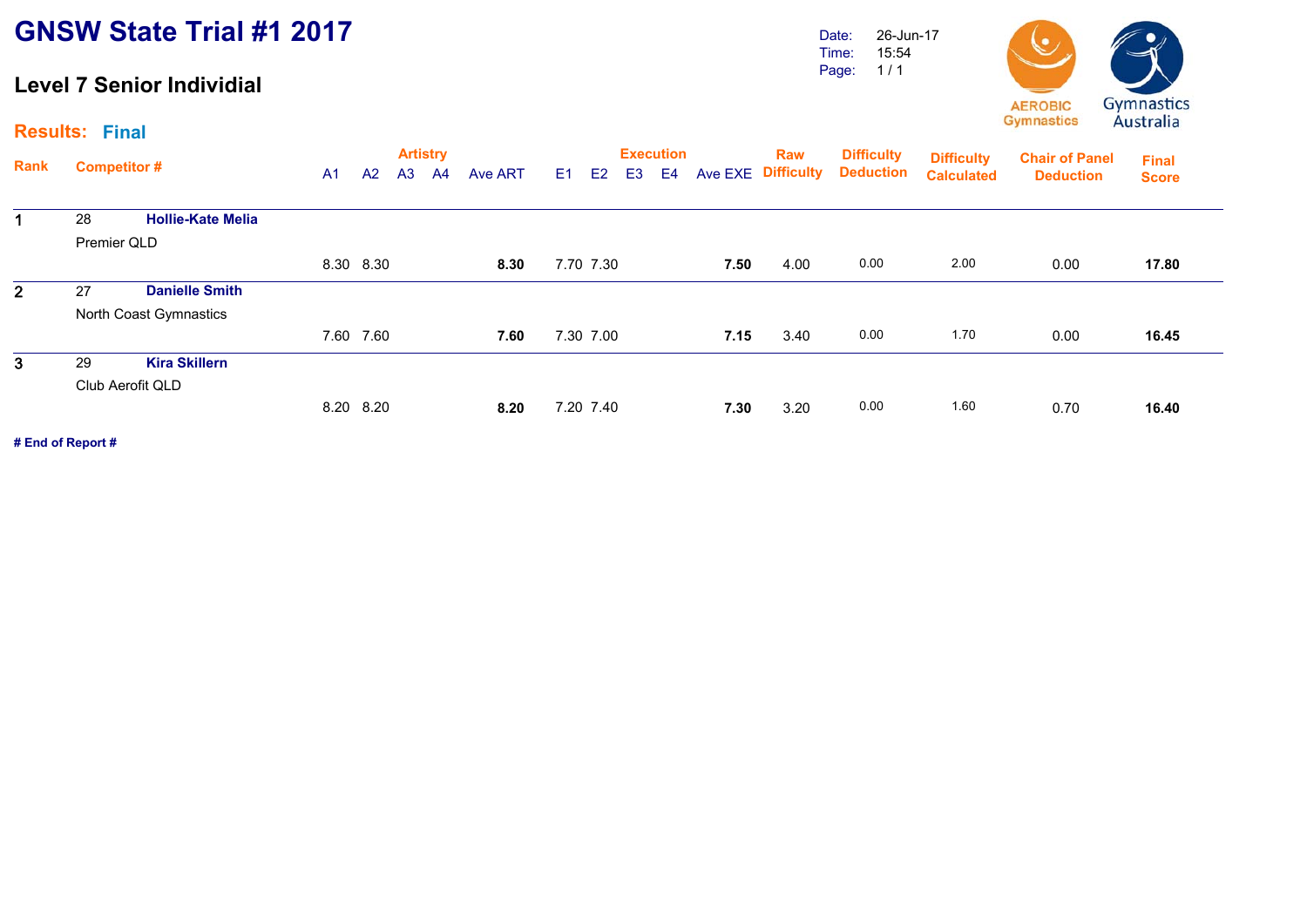### **Level 7 Senior Multiples**

Date: Time: Page: 26-Jun-17 15:44 1 / 1



|             | <b>Results: Final</b>                          |                |      |                       |    |         |      |           |                           |      |            |                                                          |                                        | Gymnasucs                                 | Australia                    |
|-------------|------------------------------------------------|----------------|------|-----------------------|----|---------|------|-----------|---------------------------|------|------------|----------------------------------------------------------|----------------------------------------|-------------------------------------------|------------------------------|
| <b>Rank</b> | <b>Competitor#</b>                             | A <sub>1</sub> | A2   | <b>Artistry</b><br>A3 | A4 | Ave ART | E1 = | E2        | <b>Execution</b><br>E3 E4 |      | <b>Raw</b> | <b>Difficulty</b><br><b>Ave EXE Difficulty Deduction</b> | <b>Difficulty</b><br><b>Calculated</b> | <b>Chair of Panel</b><br><b>Deduction</b> | <b>Final</b><br><b>Score</b> |
|             | Kira Skillern, Brooke Dean<br>Club Aerofit QLD | 7.80           | 7.80 |                       |    |         |      | 6.10 6.60 |                           |      | 2.00       | 0.00                                                     | 1.00                                   | 0.50                                      |                              |
|             |                                                |                |      |                       |    | 7.80    |      |           |                           | 6.35 |            |                                                          |                                        |                                           | 14.65                        |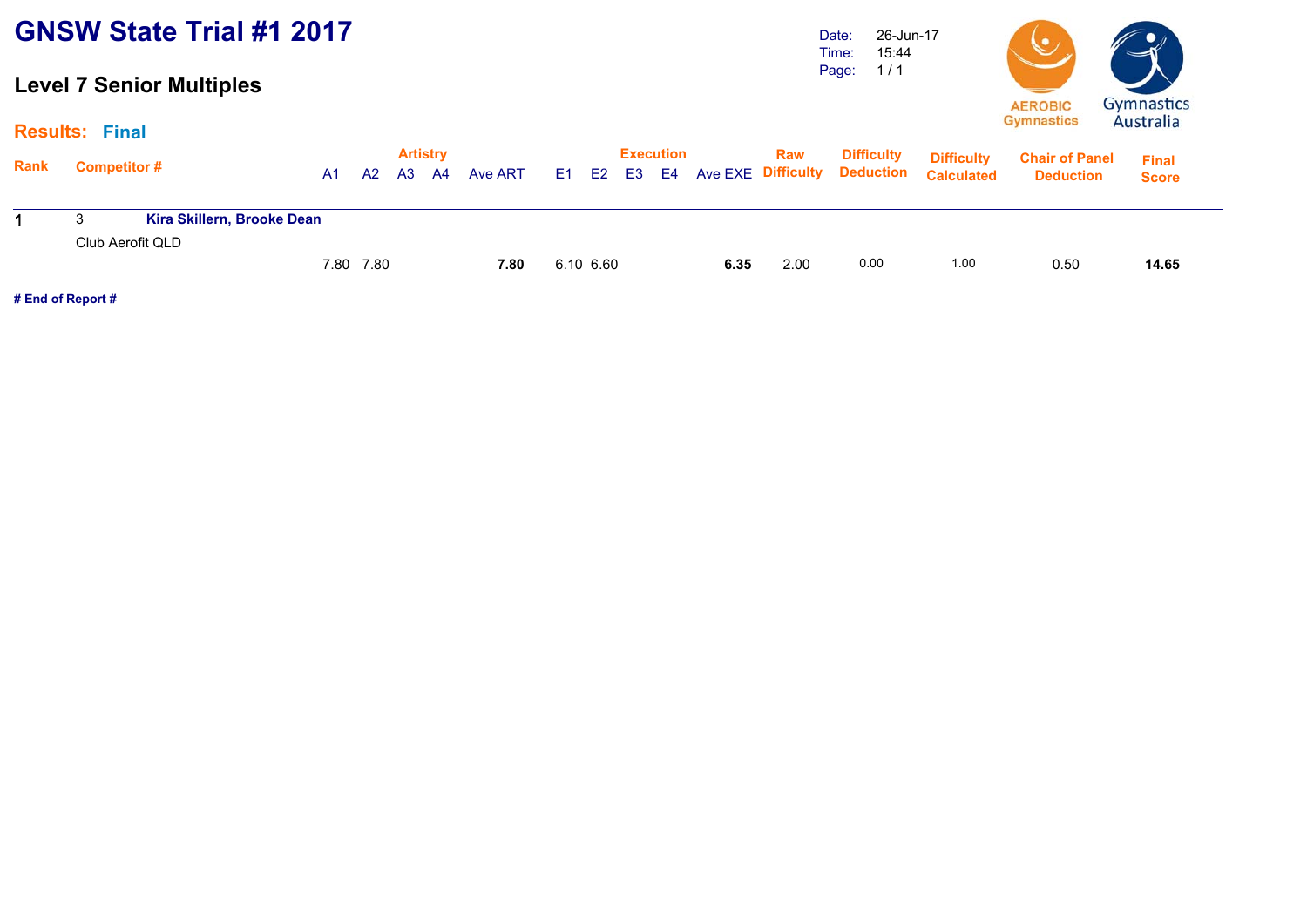### **Age Group 1 Individual Female**

Date: Time: Page: 26-Jun-17 15:54 1 / 1



|                | <b>Results: Final</b> |                           |                |           |                |                       |         |    |           |    |                        |      |                                  |                                       |                                        | . .                                       |                              |
|----------------|-----------------------|---------------------------|----------------|-----------|----------------|-----------------------|---------|----|-----------|----|------------------------|------|----------------------------------|---------------------------------------|----------------------------------------|-------------------------------------------|------------------------------|
| Rank           | <b>Competitor#</b>    |                           | A <sub>1</sub> | A2        | A <sub>3</sub> | <b>Artistry</b><br>A4 | Ave ART | E1 | E2        | E3 | <b>Execution</b><br>E4 |      | <b>Raw</b><br>Ave EXE Difficulty | <b>Difficulty</b><br><b>Deduction</b> | <b>Difficulty</b><br><b>Calculated</b> | <b>Chair of Panel</b><br><b>Deduction</b> | <b>Final</b><br><b>Score</b> |
| 1              | 30                    | <b>Annabelle Mitchell</b> |                |           |                |                       |         |    |           |    |                        |      |                                  |                                       |                                        |                                           |                              |
|                | Premier QLD           |                           |                |           |                |                       |         |    |           |    |                        |      |                                  |                                       |                                        |                                           |                              |
|                |                       |                           |                | 8.70 8.70 |                |                       | 8.70    |    | 8.40 8.40 |    |                        | 8.40 | 4.00                             | 0.00                                  | 2.00                                   | 0.00                                      | 19.10                        |
| $\overline{2}$ | 31                    | <b>Alex Young</b>         |                |           |                |                       |         |    |           |    |                        |      |                                  |                                       |                                        |                                           |                              |
|                | Premier QLD           |                           |                |           |                |                       |         |    |           |    |                        |      |                                  |                                       |                                        |                                           |                              |
|                |                       |                           |                | 8.40 8.40 |                |                       | 8.40    |    | 8.20 8.30 |    |                        | 8.25 | 3.00                             | 0.00                                  | 1.50                                   | 0.00                                      | 18.15                        |
| 3 <sup>2</sup> | 32                    | <b>Mya Ward</b>           |                |           |                |                       |         |    |           |    |                        |      |                                  |                                       |                                        |                                           |                              |
|                | Premier QLD           |                           |                |           |                |                       |         |    |           |    |                        |      |                                  |                                       |                                        |                                           |                              |
|                |                       |                           | 7.80           | 7.80      |                |                       | 7.80    |    | 7.90 7.80 |    |                        | 7.85 | 3.80                             | 0.00                                  | 1.90                                   | 0.00                                      | 17.55                        |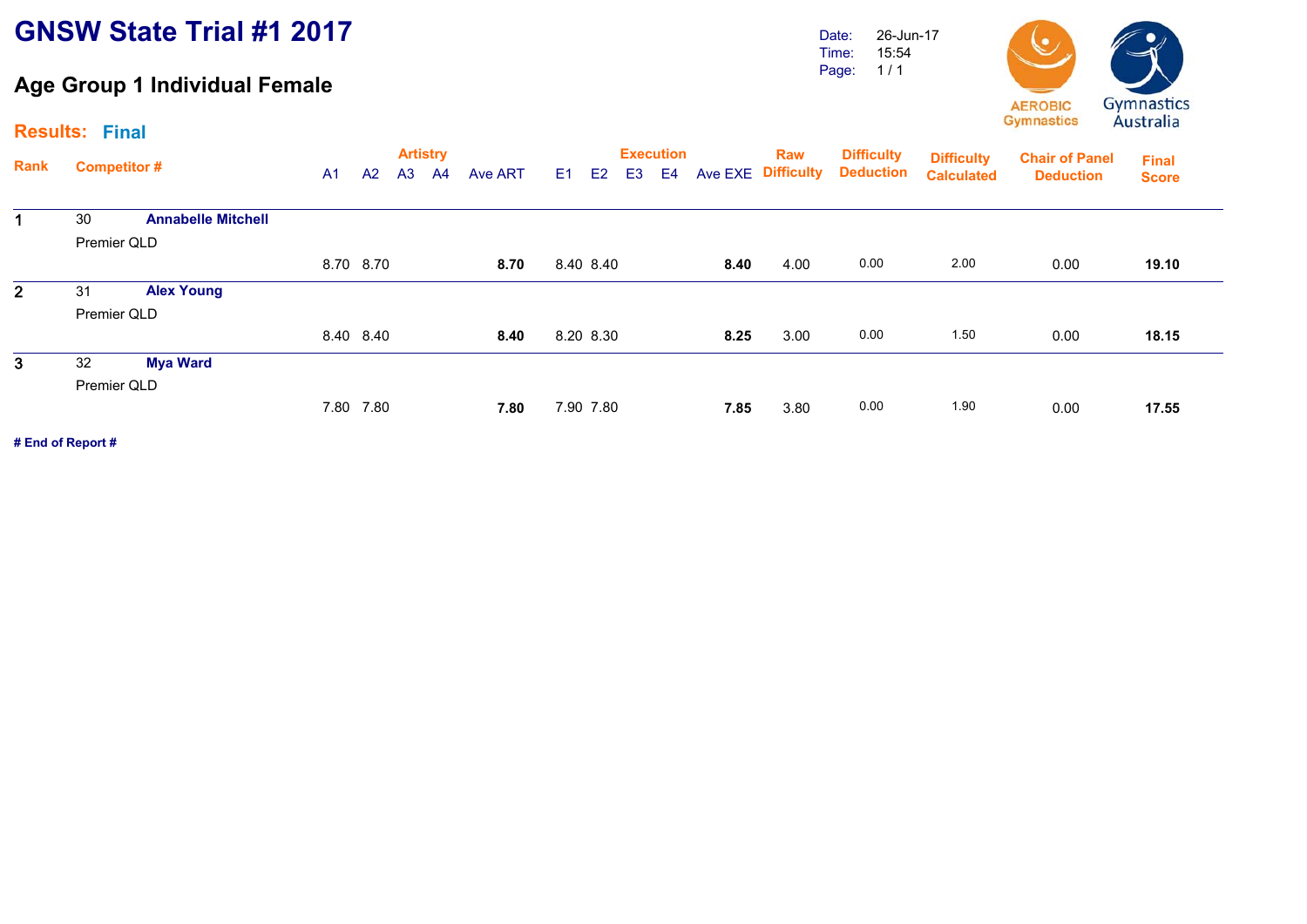|      | <b>GNSW State Trial #1 2017</b>                              | <b>Artistry</b><br><b>Execution</b><br>Ave EXE<br>E <sub>3</sub><br>E4<br>A <sup>2</sup><br>A <sub>3</sub><br>E1<br>E <sub>2</sub><br>A <sub>1</sub><br>A4<br>Ave ART |               |  |  |      |  |           |  |  |      |                                 |  |                                |                                        | V                                         | $\rightarrow$                  |
|------|--------------------------------------------------------------|-----------------------------------------------------------------------------------------------------------------------------------------------------------------------|---------------|--|--|------|--|-----------|--|--|------|---------------------------------|--|--------------------------------|----------------------------------------|-------------------------------------------|--------------------------------|
|      | <b>Age Group 1 Trio</b>                                      |                                                                                                                                                                       |               |  |  |      |  |           |  |  |      |                                 |  |                                |                                        |                                           |                                |
|      | <b>Results: Final</b>                                        |                                                                                                                                                                       |               |  |  |      |  |           |  |  |      |                                 |  |                                |                                        | <b>AEROBIC</b><br><b>Gymnastics</b>       | <b>Gymnastics</b><br>Australia |
| Rank | <b>Competitor #</b>                                          |                                                                                                                                                                       |               |  |  |      |  |           |  |  |      | <b>Raw</b><br><b>Difficulty</b> |  | <b>Difficulty</b><br>Deduction | <b>Difficulty</b><br><b>Calculated</b> | <b>Chair of Panel</b><br><b>Deduction</b> | <b>Final</b><br><b>Score</b>   |
|      | Alex Young, Mya Ward, Annabelle Mitchell<br>4<br>Premier QLD |                                                                                                                                                                       |               |  |  |      |  |           |  |  |      |                                 |  |                                |                                        |                                           |                                |
|      |                                                              |                                                                                                                                                                       | $9.00$ $9.00$ |  |  | 9.00 |  | 7.90 8.00 |  |  | 7.95 | 3.80                            |  | 0.00                           | 1.90                                   | 0.00                                      | 18.85                          |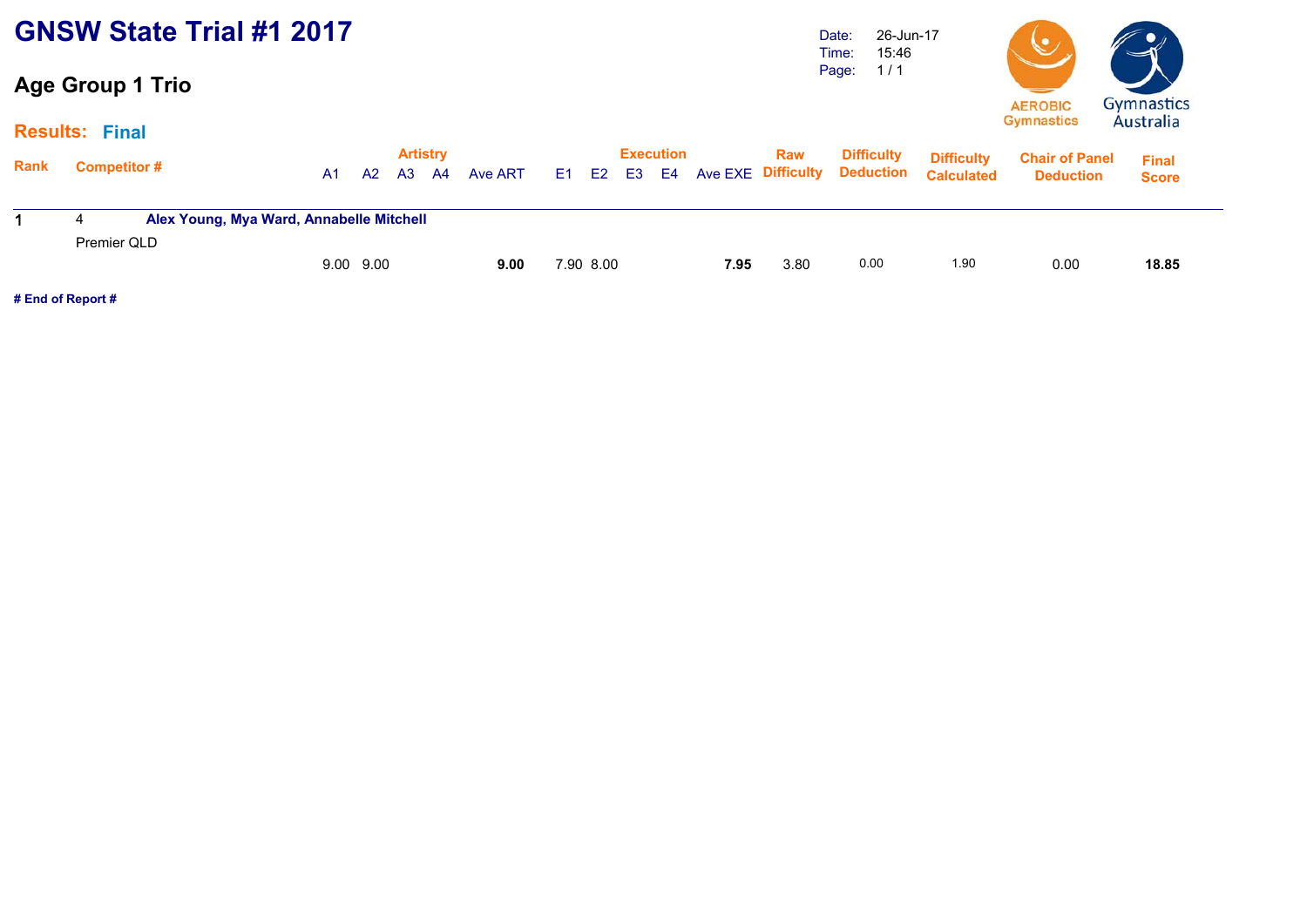# **Age Group 2 Individual Female**

Date: Time: Page: 26-Jun-17 15:55 1 / 1



|                | <b>Results: Final</b> |                                                |                |           |                |                                   |         |    |           |                |                                    |         |                          |                                       |                                        | . .                                       |                              |
|----------------|-----------------------|------------------------------------------------|----------------|-----------|----------------|-----------------------------------|---------|----|-----------|----------------|------------------------------------|---------|--------------------------|---------------------------------------|----------------------------------------|-------------------------------------------|------------------------------|
| Rank           | <b>Competitor#</b>    |                                                | A <sub>1</sub> | A2        | A <sub>3</sub> | <b>Artistry</b><br>A <sup>4</sup> | Ave ART | E1 | E2        | E <sub>3</sub> | <b>Execution</b><br>E <sub>4</sub> | Ave EXE | Raw<br><b>Difficulty</b> | <b>Difficulty</b><br><b>Deduction</b> | <b>Difficulty</b><br><b>Calculated</b> | <b>Chair of Panel</b><br><b>Deduction</b> | <b>Final</b><br><b>Score</b> |
| 1              | 33                    | <b>Matilda Narvo</b><br>North Coast Gymnastics |                |           |                |                                   |         |    |           |                |                                    |         |                          |                                       |                                        |                                           |                              |
|                |                       |                                                |                | 8.50 8.50 |                |                                   | 8.50    |    | 7.80 8.00 |                |                                    | 7.90    | 4.90                     | 0.00                                  | 2.45                                   | 0.00                                      | 18.85                        |
| 2 <sup>1</sup> | 37                    | <b>Ghielaina Waigh</b>                         |                |           |                |                                   |         |    |           |                |                                    |         |                          |                                       |                                        |                                           |                              |
|                |                       | Adrenaline QLD                                 |                |           |                |                                   |         |    |           |                |                                    |         |                          |                                       |                                        |                                           |                              |
|                |                       |                                                |                | 7.30 7.30 |                |                                   | 7.30    |    | 7.50 7.50 |                |                                    | 7.50    | 4.30                     | 0.00                                  | 2.15                                   | 0.00                                      | 16.95                        |
| 3              | 34                    | <b>Thoma O'Sullivan</b>                        |                |           |                |                                   |         |    |           |                |                                    |         |                          |                                       |                                        |                                           |                              |
|                |                       | Adrenaline QLD                                 |                |           |                |                                   |         |    |           |                |                                    |         |                          |                                       |                                        |                                           |                              |
|                |                       |                                                | 7.70           | 7.70      |                |                                   | 7.70    |    | 6.90 7.40 |                |                                    | 7.15    | 2.10                     | 0.00                                  | 1.05                                   | 0.00                                      | 15.90                        |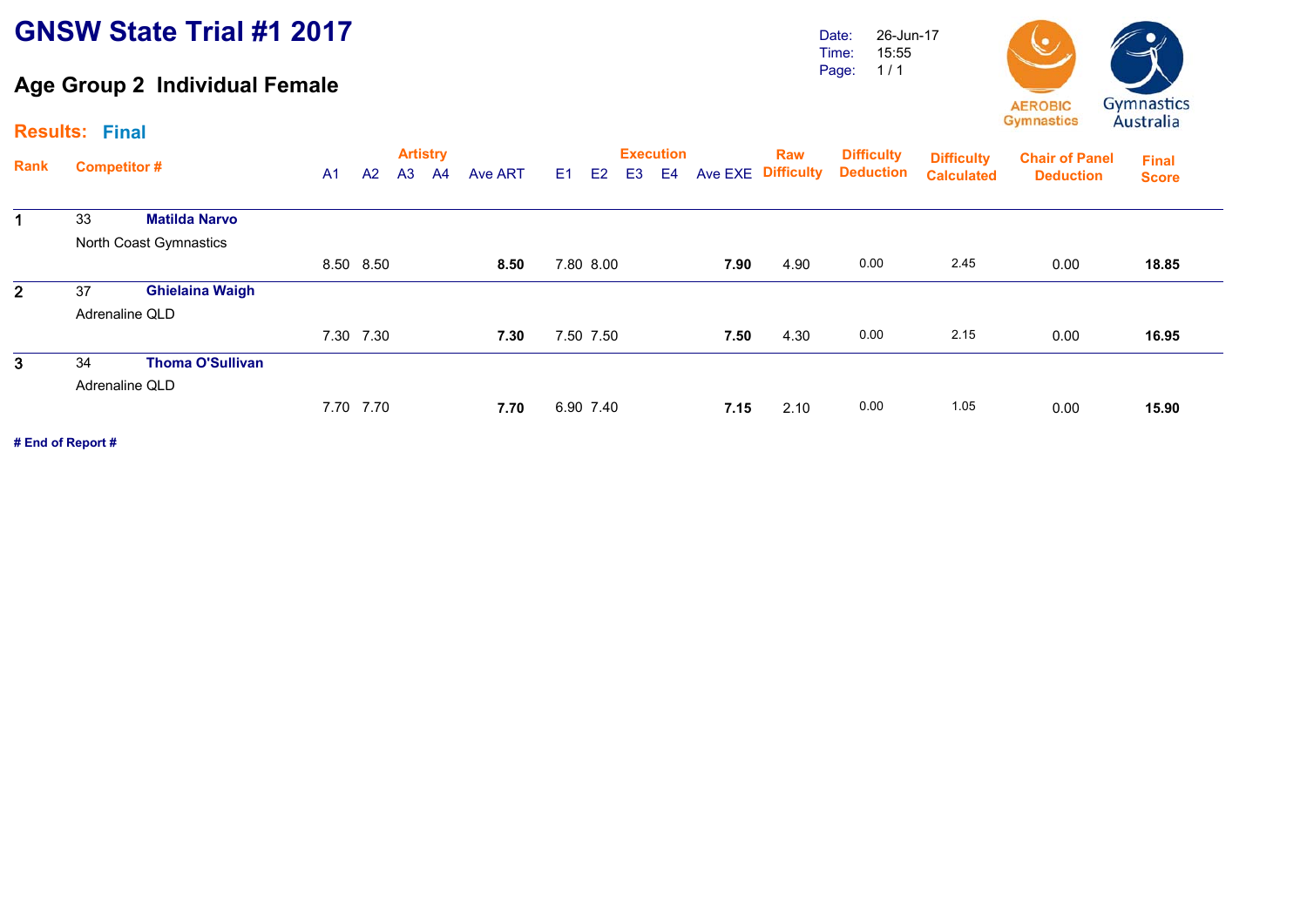#### **Senior International Individual Female**

Date: Time: Page: 26-Jun-17 15:55 1 / 1

6.60 7.00 **6.80** 2.80 0.00 1.40 0.20 **15.60**



**Final Score**

15.60

| <b>Results: Final</b>              |                     |     |  |                 |  |                  |  |     |                                                                      |                       |
|------------------------------------|---------------------|-----|--|-----------------|--|------------------|--|-----|----------------------------------------------------------------------|-----------------------|
| <b>Rank</b><br><b>Competitor #</b> |                     |     |  | <b>Artistry</b> |  | <b>Execution</b> |  | Raw | <b>Difficulty Difficulty</b>                                         | <b>Chair of Panel</b> |
|                                    |                     | A1. |  |                 |  |                  |  |     | A2 A3 A4 Ave ART E1 E2 E3 E4 Ave EXE Difficulty Deduction Calculated | <b>Deduction</b>      |
| 38                                 | <b>Darcy Lawton</b> |     |  |                 |  |                  |  |     |                                                                      |                       |

7.60 7.60 **7.60**

Adrenaline QLD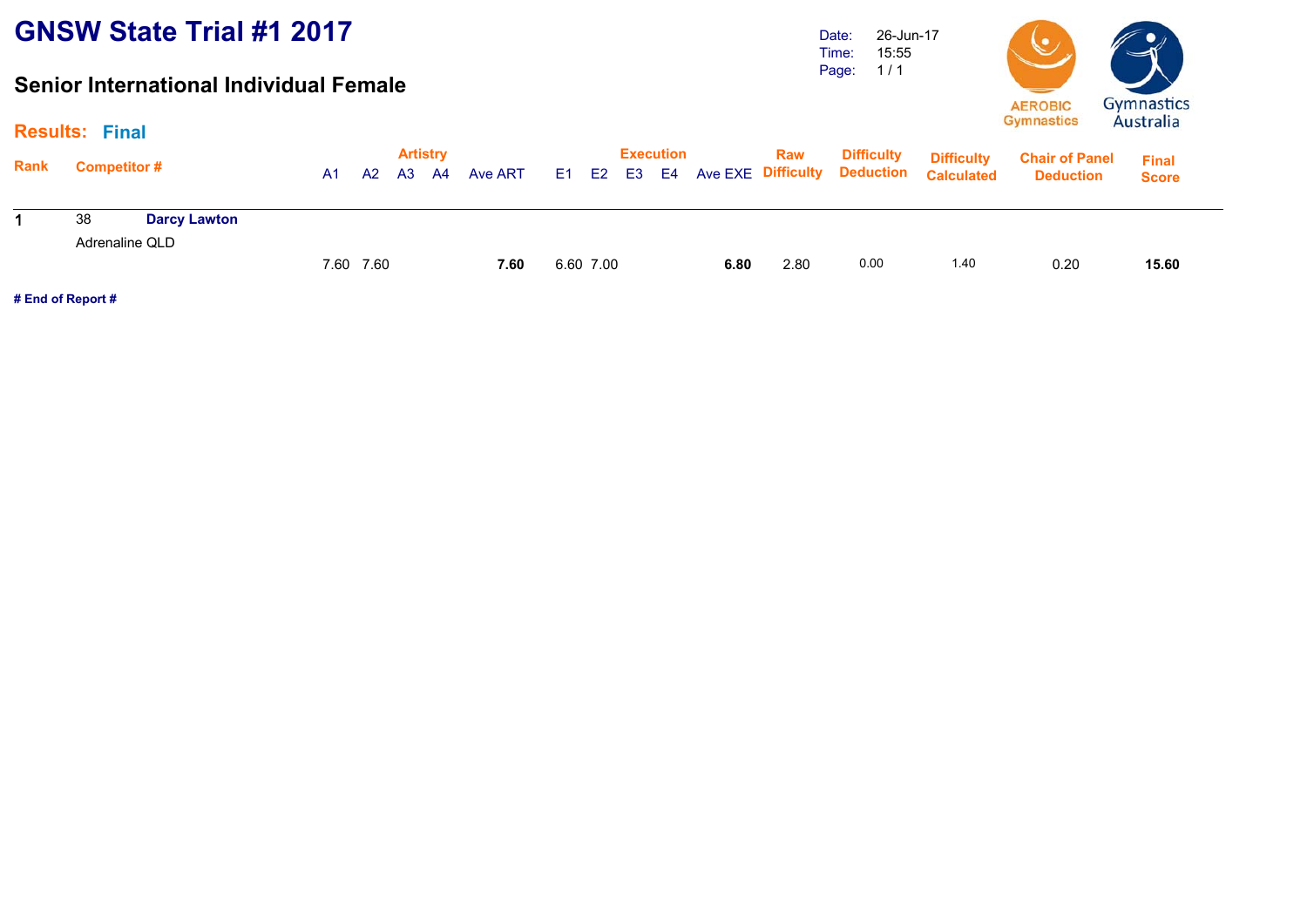#### **Senior International Individual Male**

Date: Time: Page: 26-Jun-17 15:55 1 / 1



#### **Results:Final**

|             | RESUILS. FIIIDI                      |    |           |                       |    |         |       |           |                           |      |      |                                                          |                                        |                                           |                              |  |
|-------------|--------------------------------------|----|-----------|-----------------------|----|---------|-------|-----------|---------------------------|------|------|----------------------------------------------------------|----------------------------------------|-------------------------------------------|------------------------------|--|
| <b>Rank</b> | <b>Competitor #</b>                  | A1 | A2        | <b>Artistry</b><br>A3 | A4 | Ave ART | E1 E2 |           | <b>Execution</b><br>E3 E4 |      | Raw  | <b>Difficulty</b><br><b>Ave EXE Difficulty Deduction</b> | <b>Difficulty</b><br><b>Calculated</b> | <b>Chair of Panel</b><br><b>Deduction</b> | <b>Final</b><br><b>Score</b> |  |
|             | 39<br><b>Tyson Martin-Durrington</b> |    |           |                       |    |         |       |           |                           |      |      |                                                          |                                        |                                           |                              |  |
|             | North Coast Gymnastics               |    | 7.30 7.30 |                       |    | 7.30    |       | 7.30 7.80 |                           | 7.55 | 4.50 | 0.00                                                     | 2.25                                   | 0.00                                      | 17.10                        |  |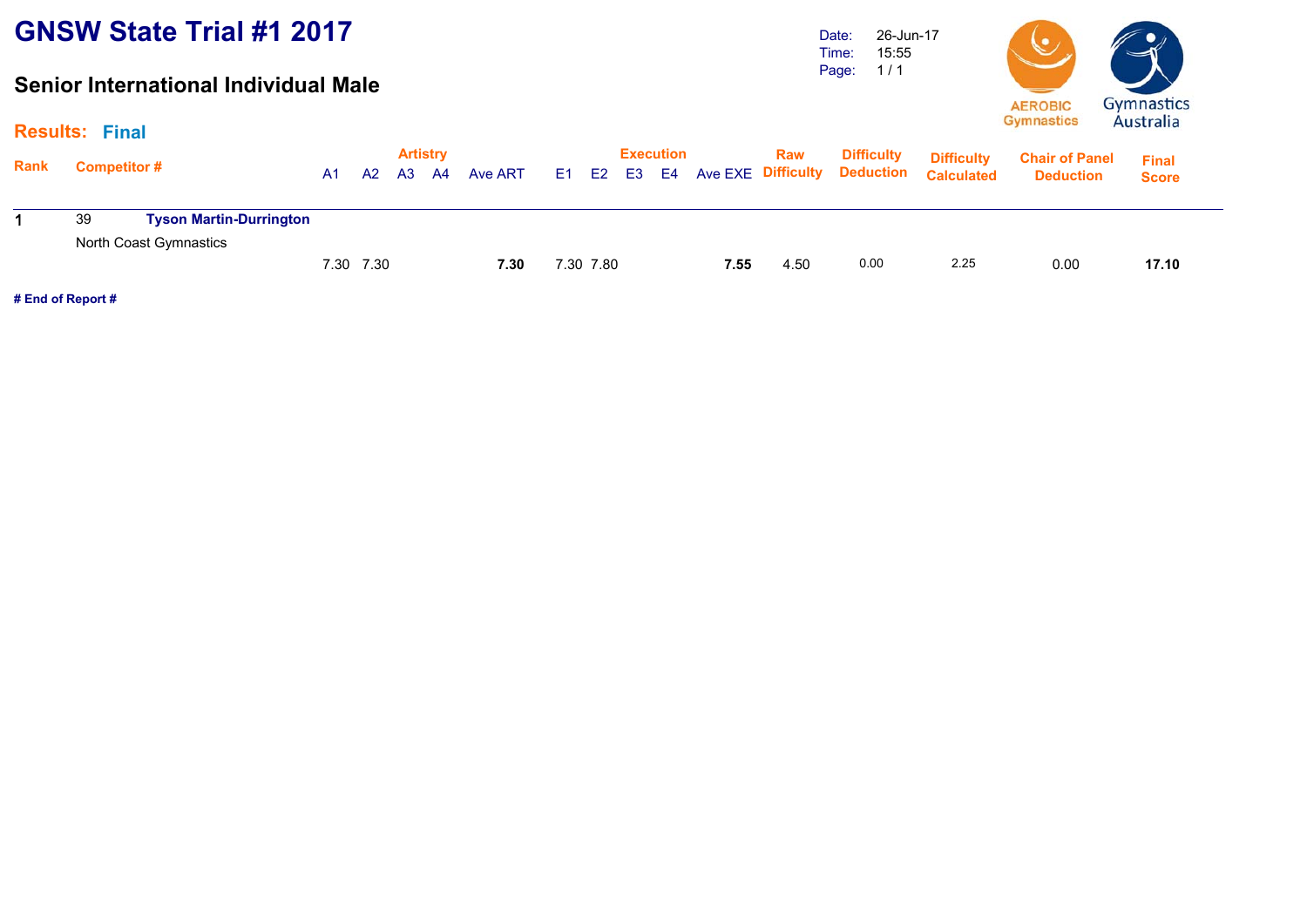#### **AeroDance Junior Individual**

Date: Time: Page: 26-Jun-17 15:49 1 / 1



|              | <b>Results: Final</b> |                        |                |           |                |                       |         |                |           |    |                        |      |                                  |                                       |                                        |                                           |                              |
|--------------|-----------------------|------------------------|----------------|-----------|----------------|-----------------------|---------|----------------|-----------|----|------------------------|------|----------------------------------|---------------------------------------|----------------------------------------|-------------------------------------------|------------------------------|
| <b>Rank</b>  | <b>Competitor#</b>    |                        | A <sub>1</sub> | A2        | A <sub>3</sub> | <b>Artistry</b><br>A4 | Ave ART | E <sub>1</sub> | E2        | E3 | <b>Execution</b><br>E4 |      | <b>Raw</b><br>Ave EXE Difficulty | <b>Difficulty</b><br><b>Deduction</b> | <b>Difficulty</b><br><b>Calculated</b> | <b>Chair of Panel</b><br><b>Deduction</b> | <b>Final</b><br><b>Score</b> |
|              | 16                    | <b>Alice DiBetta</b>   |                |           |                |                       |         |                |           |    |                        |      |                                  |                                       |                                        |                                           |                              |
|              | Premier QLD           |                        |                |           |                |                       |         |                |           |    |                        |      |                                  |                                       |                                        |                                           |                              |
|              |                       |                        |                | 8.20 8.20 |                |                       | 8.20    |                | 8.80 8.70 |    |                        | 8.75 | 0.00                             | 0.00                                  | 0.00                                   | 0.00                                      | 16.95                        |
| $\mathbf{2}$ | 16a                   | <b>MacKenzie Manev</b> |                |           |                |                       |         |                |           |    |                        |      |                                  |                                       |                                        |                                           |                              |
|              | PLC Sydney            |                        |                |           |                |                       |         |                |           |    |                        |      |                                  |                                       |                                        |                                           |                              |
|              |                       |                        | 7.00 7.00      |           |                |                       | 7.00    |                | 8.80 8.40 |    |                        | 8.60 | 0.00                             | 0.00                                  | 0.00                                   | 0.00                                      | 15.60                        |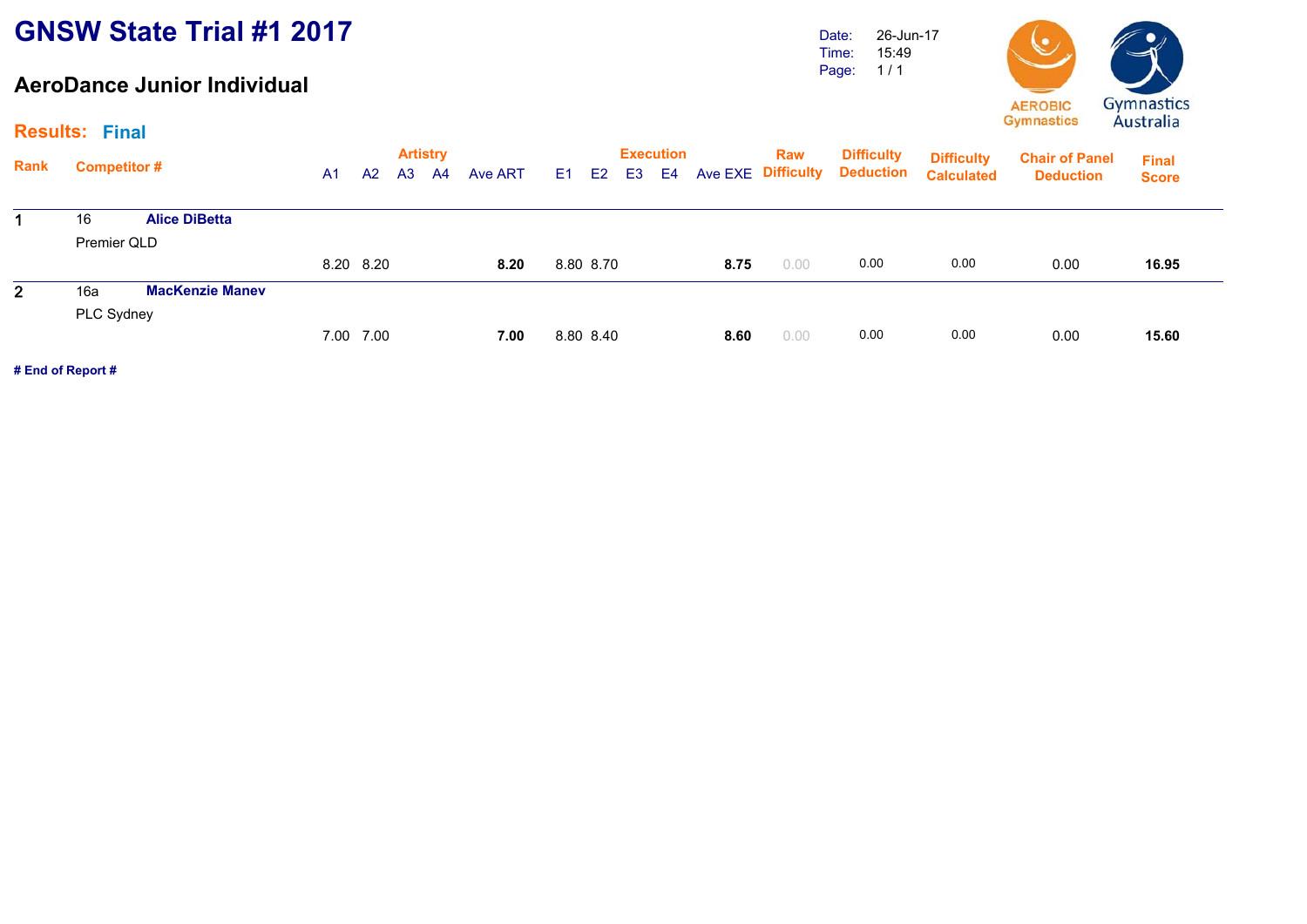#### **AeroDance Intermediate Individual**

Date: Time: Page: 26-Jun-17 15:50 1 / 1



|             | <b>Results: Final</b>                              |           |           |      |                         |         |    |           |          |                  |      |      |                                                          |                                        | Gymnasucs                                 | Australia                    |
|-------------|----------------------------------------------------|-----------|-----------|------|-------------------------|---------|----|-----------|----------|------------------|------|------|----------------------------------------------------------|----------------------------------------|-------------------------------------------|------------------------------|
| <b>Rank</b> | <b>Competitor #</b><br>17                          |           | <b>A2</b> | A3 . | <b>Artistry</b><br>- A4 | Ave ART | E1 |           | E2 E3 E4 | <b>Execution</b> |      | Raw  | <b>Difficulty</b><br><b>Ave EXE Difficulty Deduction</b> | <b>Difficulty</b><br><b>Calculated</b> | <b>Chair of Panel</b><br><b>Deduction</b> | <b>Final</b><br><b>Score</b> |
|             | <b>Isabella McDonald</b><br>North Coast Gymnastics | 6.60 6.60 |           |      |                         | 6.60    |    | 8.50 8.60 |          |                  | 8.55 | 0.00 | 0.00                                                     | 0.00                                   | 0.00                                      | 15.15                        |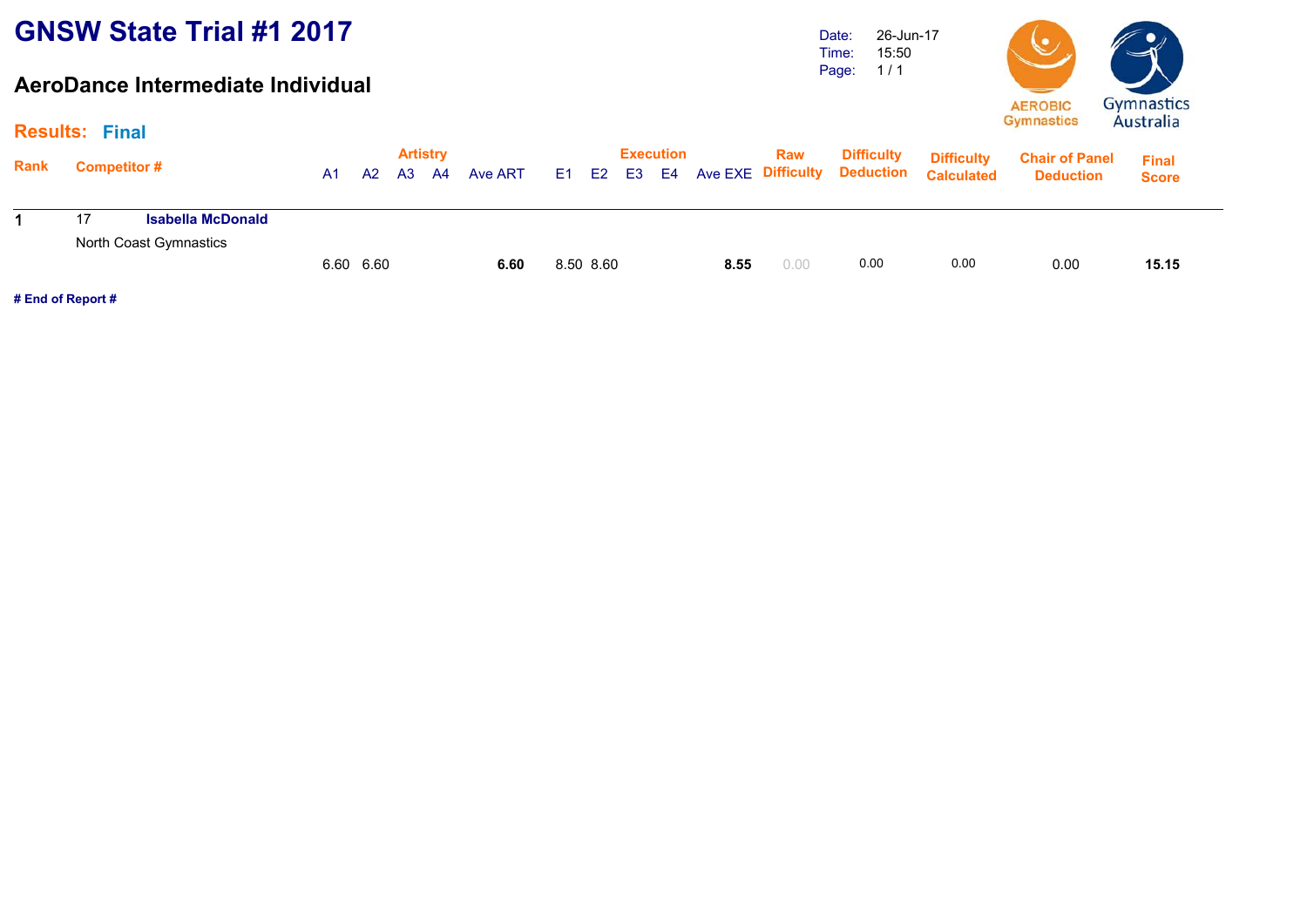#### **AeroDance Intermediate Trio**

Date: Time: Page: 26-Jun-17 15:51 1 / 1



#### **Results:Final**

|             | RESUILS. FIIIAI     |                                                |                |           |                       |    |         |          |           |                  |      |                              |                   |                                                  |                                           |                              |  |
|-------------|---------------------|------------------------------------------------|----------------|-----------|-----------------------|----|---------|----------|-----------|------------------|------|------------------------------|-------------------|--------------------------------------------------|-------------------------------------------|------------------------------|--|
| <b>Rank</b> | <b>Competitor #</b> |                                                | A <sub>1</sub> | A2        | <b>Artistry</b><br>A3 | A4 | Ave ART | E1 E2 E3 |           | <b>Execution</b> |      | Raw<br>E4 Ave EXE Difficulty | <b>Difficulty</b> | <b>Difficulty</b><br><b>Deduction Calculated</b> | <b>Chair of Panel</b><br><b>Deduction</b> | <b>Final</b><br><b>Score</b> |  |
|             | 21                  | Abby Lavin, Thoma O'Sullivan, Ghienlaina Waigh |                |           |                       |    |         |          |           |                  |      |                              |                   |                                                  |                                           |                              |  |
|             | Adrenaline QLD      |                                                |                |           |                       |    |         |          |           |                  |      |                              |                   |                                                  |                                           |                              |  |
|             |                     |                                                |                | 8.70 8.70 |                       |    | 8.70    |          | 8.90 8.90 |                  | 8.90 | 0.00                         | 0.00              | 0.00                                             | 0.00                                      | 17.60                        |  |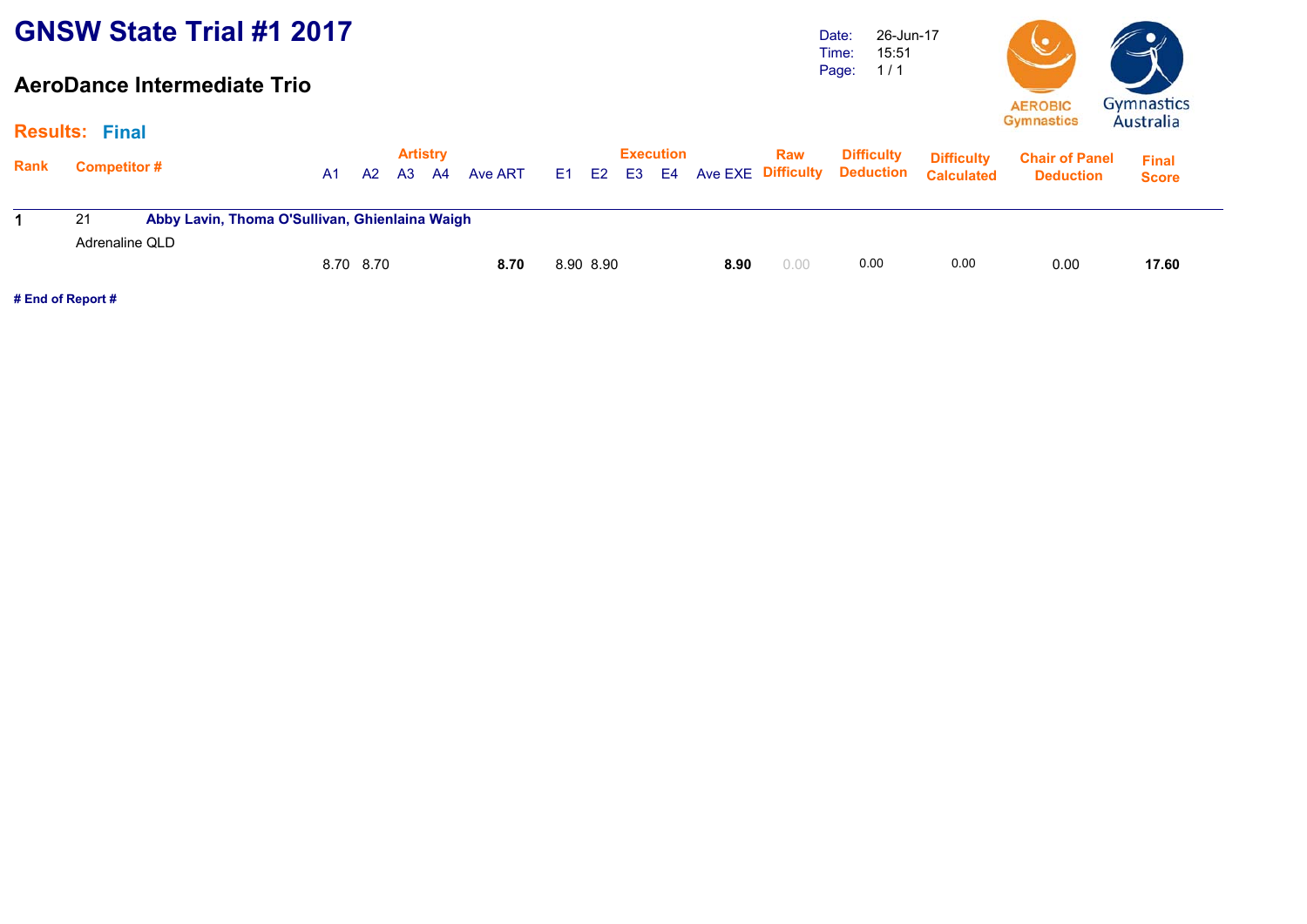#### **AeroDance Intermediate Team**

Date: Time: Page: 26-Jun-17 15:47 1 / 1



#### **Results:Final**

|      | 11001110.111101     |                                                                                         |    |           |                       |      |         |             |  |                  |      |                                         |                                       |                                        |                                           |                              |  |
|------|---------------------|-----------------------------------------------------------------------------------------|----|-----------|-----------------------|------|---------|-------------|--|------------------|------|-----------------------------------------|---------------------------------------|----------------------------------------|-------------------------------------------|------------------------------|--|
| Rank | <b>Competitor #</b> |                                                                                         | A1 | <b>A2</b> | <b>Artistry</b><br>A3 | - A4 | Ave ART | E1 E2 E3 E4 |  | <b>Execution</b> |      | <b>Raw</b><br><b>Ave EXE Difficulty</b> | <b>Difficulty</b><br><b>Deduction</b> | <b>Difficulty</b><br><b>Calculated</b> | <b>Chair of Panel</b><br><b>Deduction</b> | <b>Final</b><br><b>Score</b> |  |
|      |                     | Abby Lavin, Gemma Morris, Thoma O'Sullivan, Paris Waigh, Ghielaina Waigh, Sophie Warner |    |           |                       |      |         |             |  |                  |      |                                         |                                       |                                        |                                           |                              |  |
|      | Adrenaline QLD      |                                                                                         |    |           |                       |      |         |             |  |                  |      |                                         |                                       |                                        |                                           |                              |  |
|      |                     |                                                                                         |    | 8.60 8.60 |                       |      | 8.60    | 9.10 9.00   |  |                  | 9.05 | 0.00                                    | 0.00                                  | 0.00                                   | 0.00                                      | 17.65                        |  |
|      |                     |                                                                                         |    |           |                       |      |         |             |  |                  |      |                                         |                                       |                                        |                                           |                              |  |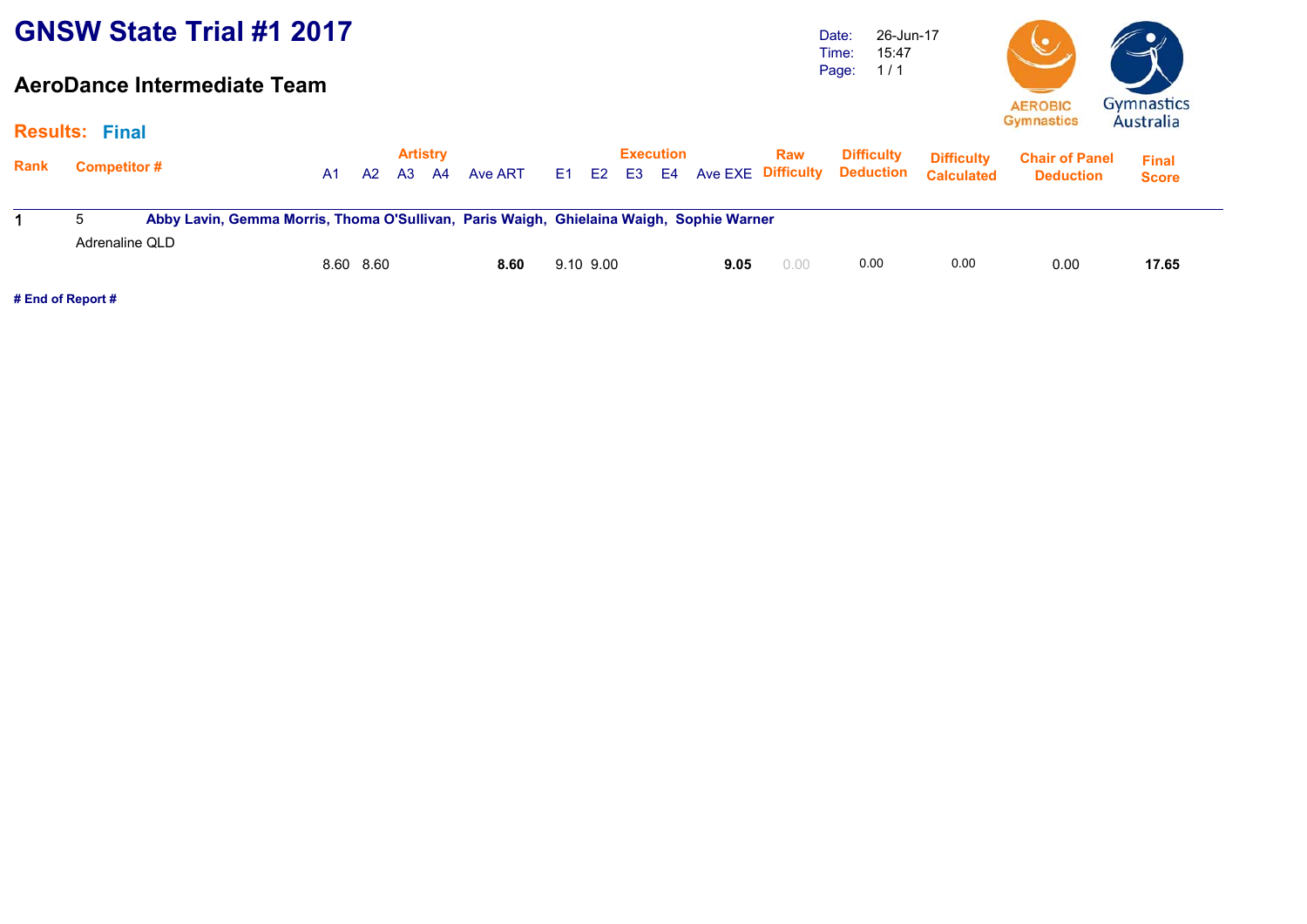#### **AeroDance Senior Individual Female**

Date: Time: Page: 1 / 1 26-Jun-17 15:50



|      | <b>Results: Final</b> |                   |           |          |                 |         |           |                  |      |      |                                                               |                                        | Gymnasucs                                 | Australia                    |
|------|-----------------------|-------------------|-----------|----------|-----------------|---------|-----------|------------------|------|------|---------------------------------------------------------------|----------------------------------------|-------------------------------------------|------------------------------|
| Rank | <b>Competitor#</b>    |                   | A1        | A2 A3 A4 | <b>Artistry</b> | Ave ART |           | <b>Execution</b> |      | Raw  | <b>Difficulty</b><br>E1 E2 E3 E4 Ave EXE Difficulty Deduction | <b>Difficulty</b><br><b>Calculated</b> | <b>Chair of Panel</b><br><b>Deduction</b> | <b>Final</b><br><b>Score</b> |
|      | 18                    | <b>Brook Dean</b> |           |          |                 |         |           |                  |      |      |                                                               |                                        |                                           |                              |
|      | Club Aerofit QLD      |                   | 7.10 7.10 |          |                 | 7.10    | 8.60 8.40 |                  | 8.50 | 0.00 | 0.00                                                          | 0.00                                   | 0.00                                      | 15.60                        |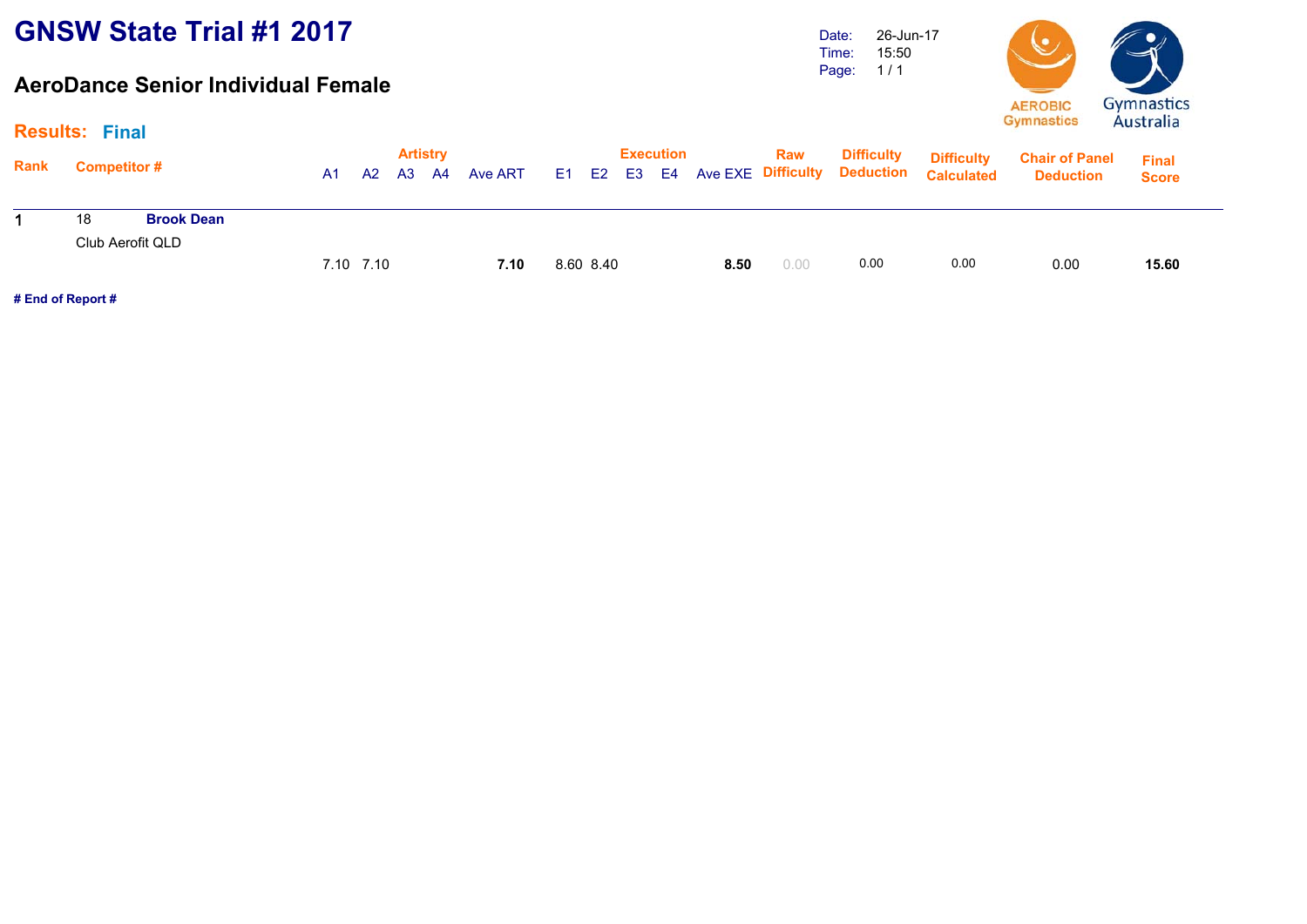#### **Aerodance Senior Individual Male**

Date: Time: Page: 26-Jun-17 15:51 1 / 1



#### **Results:Final**

|                |                                      |                      | <b>Artistry</b> |               |                        | <b>Execution</b> |      | Raw  | <b>Difficulty</b>            | <b>Difficulty</b> | <b>Chair of Panel</b> |                              |
|----------------|--------------------------------------|----------------------|-----------------|---------------|------------------------|------------------|------|------|------------------------------|-------------------|-----------------------|------------------------------|
| Rank           | Competitor #                         | A2<br>A <sub>1</sub> | A <sub>3</sub>  | A4<br>Ave ART | E1 =<br>E <sub>2</sub> | E3 E4            |      |      | Ave EXE Difficulty Deduction | <b>Calculated</b> | <b>Deduction</b>      | <b>Final</b><br><b>Score</b> |
|                | <b>Tyson Martin-Durrington</b><br>20 |                      |                 |               |                        |                  |      |      |                              |                   |                       |                              |
|                | North Coast Gymnastics               |                      |                 |               |                        |                  |      |      |                              |                   |                       |                              |
|                |                                      | 7.30 7.30            |                 | 7.30          | 8.70 9.10              |                  | 8.90 | 0.00 | 0.00                         | 0.00              | 0.00                  | 16.20                        |
| 2 <sup>1</sup> | <b>Cody Creighton</b><br>19          |                      |                 |               |                        |                  |      |      |                              |                   |                       |                              |
|                | North Coast Gymnastics               |                      |                 |               |                        |                  |      |      |                              |                   |                       |                              |
|                |                                      | 6.90 6.90            |                 | 6.90          | 8.40 8.20              |                  | 8.30 | 0.00 | 0.00                         | 0.00              | 0.00                  | 15.20                        |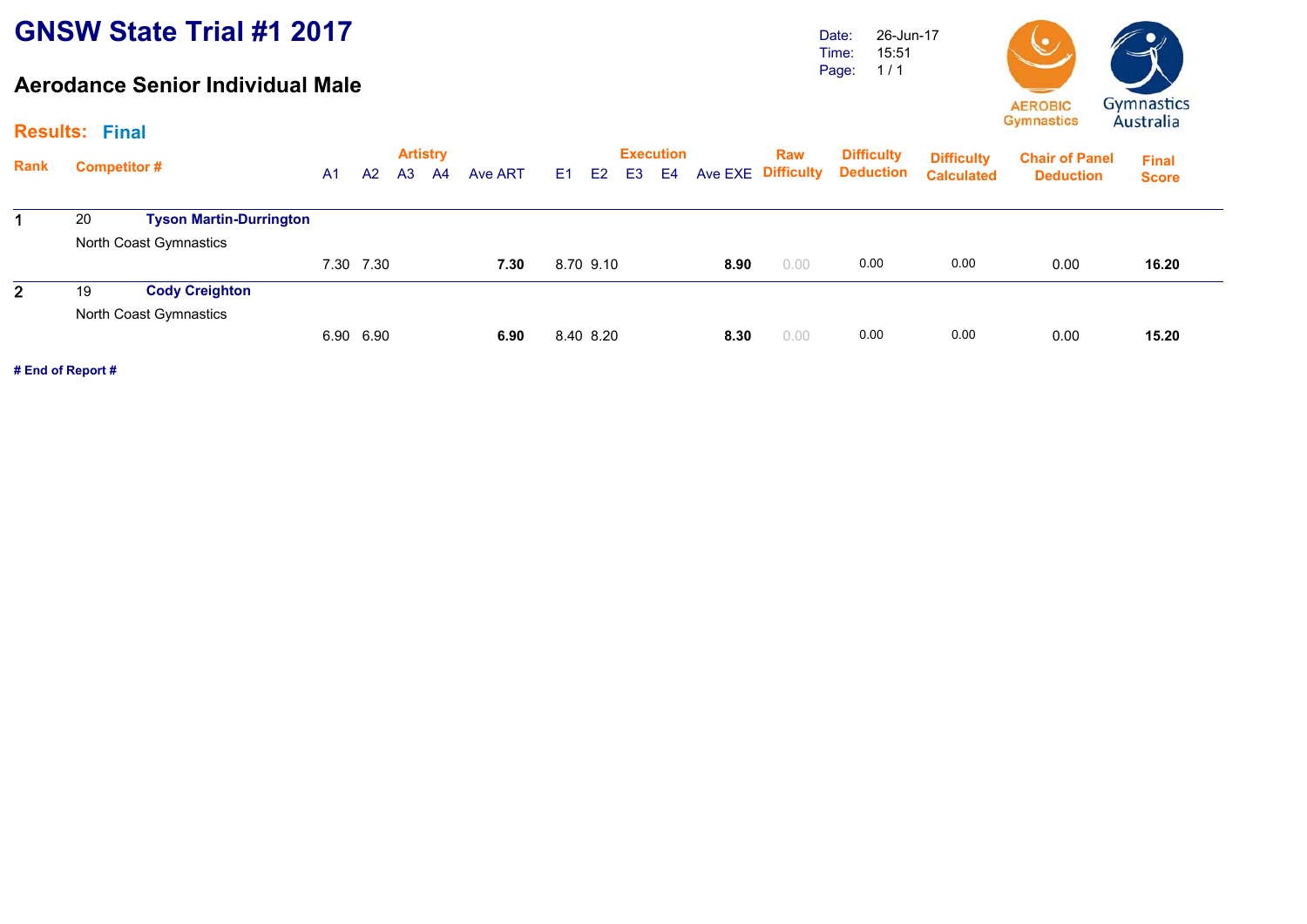#### **AeroDance Senior Mixed Pair**

Date: Time: Page: 26-Jun-17 15:49 1 / 1



#### **Results:Final**

|      | RESUILS. FIIIAI     |                                                |    |           |                             |         |           |                  |      |                                     |                   |                                                  |                                           |                              |  |
|------|---------------------|------------------------------------------------|----|-----------|-----------------------------|---------|-----------|------------------|------|-------------------------------------|-------------------|--------------------------------------------------|-------------------------------------------|------------------------------|--|
| Rank | <b>Competitor #</b> |                                                | A1 | <b>A2</b> | <b>Artistry</b><br>A3<br>A4 | Ave ART | E1 E2 E3  | <b>Execution</b> |      | <b>Raw</b><br>E4 Ave EXE Difficulty | <b>Difficulty</b> | <b>Difficulty</b><br><b>Deduction Calculated</b> | <b>Chair of Panel</b><br><b>Deduction</b> | <b>Final</b><br><b>Score</b> |  |
|      | 15                  | <b>Danielle Smith, Tyson Martin-Durrington</b> |    |           |                             |         |           |                  |      |                                     |                   |                                                  |                                           |                              |  |
|      |                     | North Coast Gymnastics                         |    | 7.20 7.20 |                             | 7.20    | 8.50 8.70 |                  | 8.60 | 0.00                                | 0.00              | 0.00                                             | 0.00                                      | 15.80                        |  |